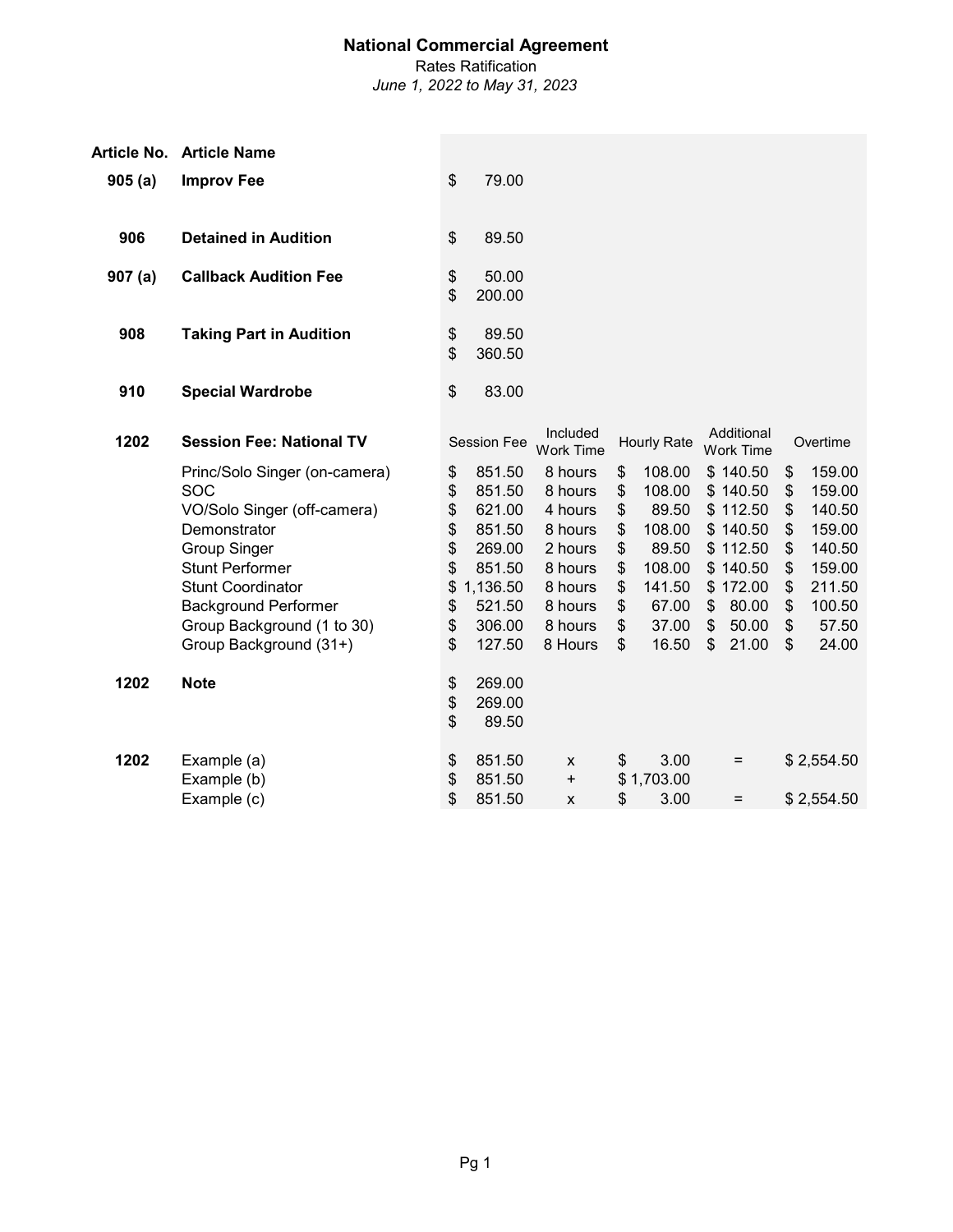Rates Ratification *June 1, 2022 to May 31, 2023*

|      | Article No. Article Name                  |      |          |                  |
|------|-------------------------------------------|------|----------|------------------|
| 1203 | <b>Demo &amp; Test Commercial Session</b> |      |          |                  |
|      | (b) Group Singers                         | \$   | 269.00   |                  |
|      |                                           | \$   | 132.50   |                  |
|      |                                           |      | 89.50    |                  |
|      |                                           | \$   | 269.00   |                  |
|      |                                           | \$   | 269.00   |                  |
|      | (c) Presentation Demo                     | \$   | 331.00   |                  |
|      |                                           | \$   | 166.50   |                  |
| 1210 | <b>Recall &amp; Preprod Reh Fees</b>      |      | Fee      | <b>Work Time</b> |
|      | Princ/Solo Singer (on cam)                | \$   | 425.00   | \$<br>108.00     |
|      | <b>SOC</b>                                | \$   | 425.00   | \$<br>108.00     |
|      | VO/Solo Singer (off cam)                  | \$   | 269.00   | \$<br>89.50      |
|      | Demonstrator                              |      | 425.00   | \$<br>108.00     |
|      | <b>Group Singer</b>                       |      | 178.50   | \$<br>89.50      |
|      | <b>Stunt Performer</b>                    | \$\$ | 425.00   | \$<br>108.00     |
|      | <b>Stunt Coordinator</b>                  | \$   | 566.50   | \$<br>141.50     |
|      | <b>Background Performers</b>              | \$   | 261.00   | \$<br>67.00      |
|      | Group Background (1 - 30)                 | \$   | 153.50   | \$<br>37.00      |
|      | Group Background (31 & Over)              | \$   | 63.00    | \$<br>16.35      |
| 1211 | <b>Meal Penalty</b>                       | \$   | 89.50    |                  |
| 1301 | (b) Kilometrage                           | \$   | 0.58     |                  |
| 1301 | (c) Per Diem                              |      |          |                  |
|      | Per Diem                                  | \$   | 295.00   |                  |
|      | Per Diem - meals                          |      | 126.50   |                  |
|      | - breakfast                               | \$\$ | 26.00    |                  |
|      | - lunch                                   |      | 33.50    |                  |
|      | - dinner                                  | \$   | 64.50    |                  |
| 1401 | <b>Regular Wardrobe</b>                   | \$   | 15.00    |                  |
| 1403 | <b>Special Personal Wardrobe</b>          | \$   | 27.50    |                  |
| 1502 | <b>Holding Call</b>                       |      |          |                  |
|      | Performer                                 | \$   | 426.50   |                  |
|      | <b>Background Performer</b>               | \$   | 261.00   |                  |
|      | Group Background (1 to 30)                |      | 153.00   |                  |
|      | Group Background (31+)                    | \$   | 63.00    |                  |
| 1703 | <b>Stunt Performance &amp; Fee</b>        |      |          |                  |
|      | (a) minimum fee                           | \$   | 851.50   |                  |
|      | (e) minimum weekly fee                    | \$   | 3,409.50 |                  |
| 1705 | <b>Conditions of Engagement</b>           |      |          |                  |
|      | (b) minimum fee                           | \$   | 1,136.50 |                  |
|      | additional work time                      | \$   | 172.00   |                  |
|      | overtime                                  | \$   | 211.50   |                  |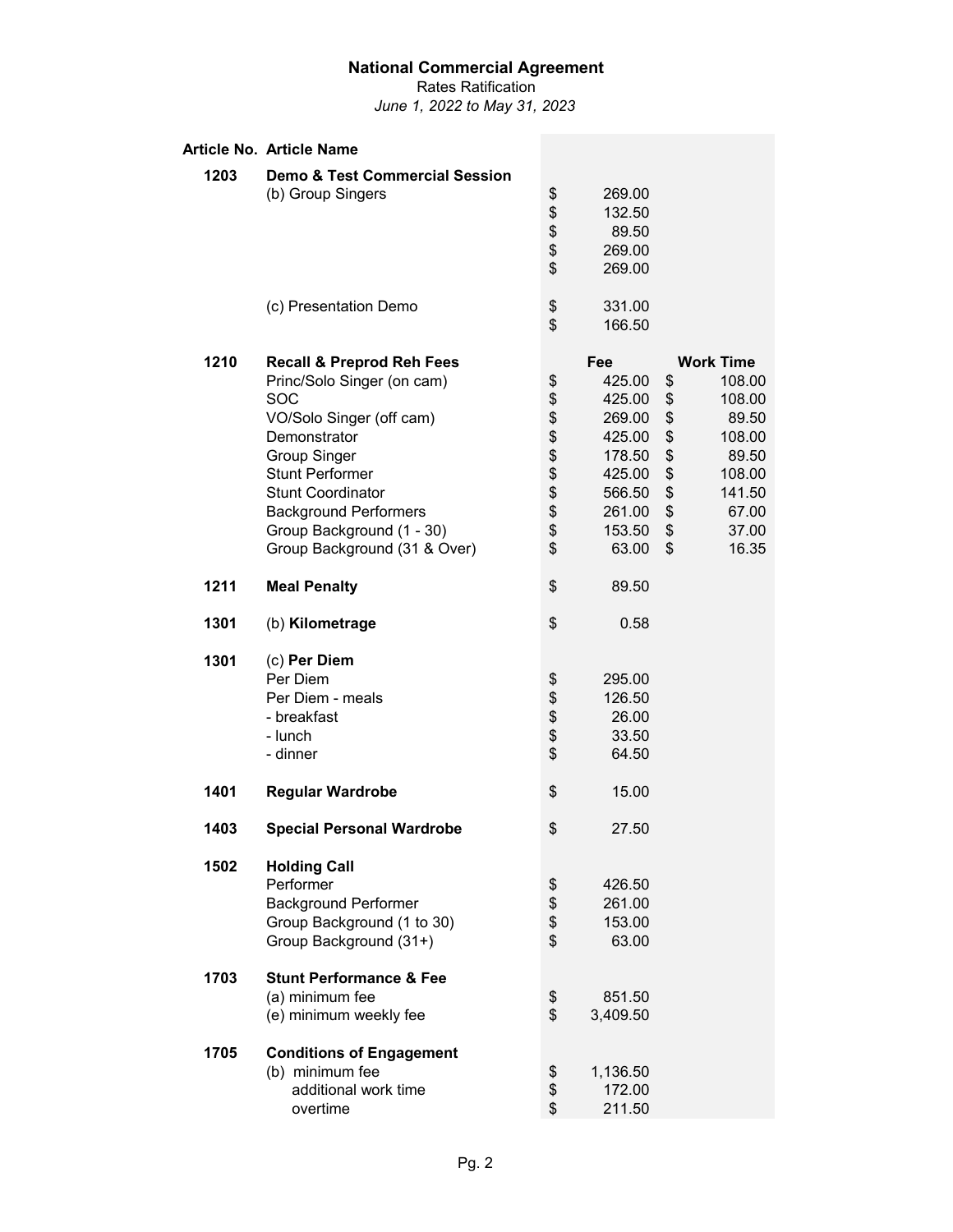Rates Ratification *June 1, 2022 to May 31, 2023*

## **Article No. Article Name**

| 1803(c) | <b>Example 1</b>           |                |
|---------|----------------------------|----------------|
|         | <b>Principal Performer</b> | \$<br>1,368.55 |
|         | Silent on Camera           | \$<br>915.20   |
|         | Voice-Over                 | \$<br>722.25   |
|         | <b>Group Singer</b>        | \$<br>406.05   |
|         |                            |                |
|         | <b>Example 2</b>           |                |
|         | <b>Principal Performer</b> | \$<br>1,914.20 |
|         | Silent on Camera           | \$<br>1,279.30 |
|         | Voice-Over                 | \$<br>958.25   |
|         | <b>Group Singer</b>        | \$<br>513.30   |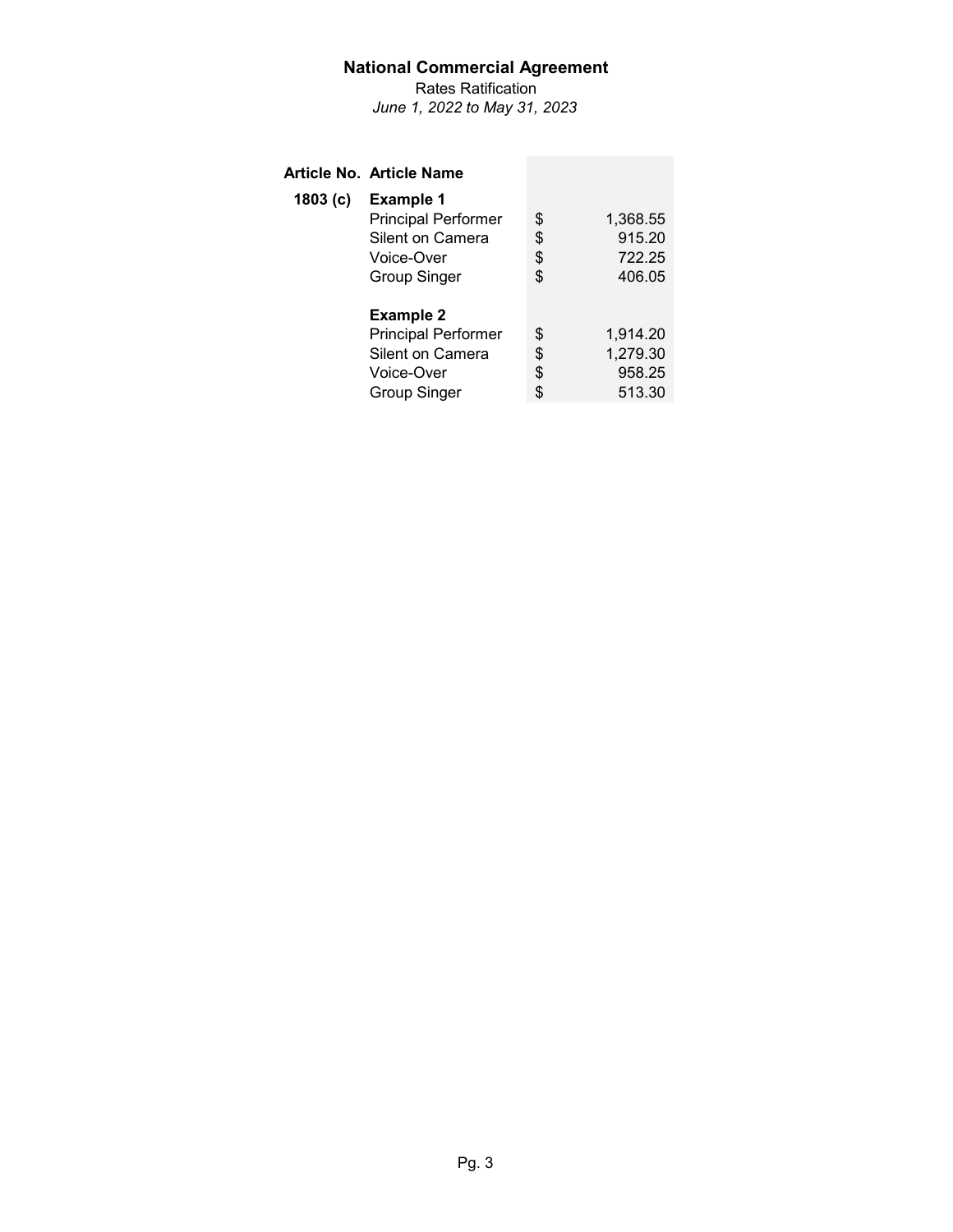Rates Ratification *June 1, 2022 to May 31, 2023*

#### **1804 Table A: Wild Spot Commercials National TV**

|                           | Market Unit | Principal    | SOC        | Solo<br>Singer/VO | Group<br>Singer |
|---------------------------|-------------|--------------|------------|-------------------|-----------------|
|                           | $1 - 5$     | \$<br>673.80 | \$493.90   | \$<br>329.75      | \$197.50        |
| Vancouver                 | 6           | \$<br>691.55 | \$505.05   | \$<br>341.90      | \$203.55        |
|                           | 7           | \$<br>709.60 | \$516.70   | \$<br>353.50      | \$210.60        |
|                           | 8           | \$<br>727.80 | \$527.95   | \$<br>365.25      | \$217.30        |
|                           | 9           | \$<br>745.60 | \$538.95   | \$<br>376.65      | \$224.10        |
|                           | 10          | \$<br>763.60 | \$550.25   | \$<br>388.40      | \$230.65        |
| Montreal                  | 11          | \$<br>781.70 | \$561.00   | \$<br>399.95      | \$235.10        |
|                           | 12          | \$<br>799.25 | \$572.50   | \$<br>411.75      | \$240.50        |
|                           | 13          | \$<br>817.90 | \$584.25   | \$<br>424.50      | \$244.75        |
|                           | 14          | \$<br>841.60 | \$594.30   | \$<br>435.90      | \$249.90        |
|                           | 15          | \$<br>853.45 | \$606.20   | \$<br>447.20      | \$254.90        |
|                           | 16          | \$<br>871.30 | \$617.40   | \$<br>459.35      | \$259.00        |
| Toronto                   | 17          | \$<br>897.65 | \$628.45   | \$<br>470.85      | \$264.65        |
|                           | 18          | \$<br>915.25 | \$639.60   | \$<br>482.30      | \$269.40        |
|                           | 19          | \$<br>924.60 | \$650.90   | \$<br>494.35      | \$273.75        |
|                           | 20          | \$<br>943.45 | \$662.15   | \$<br>506.00      | \$278.45        |
|                           | 21          | \$<br>961.35 | \$671.00   | \$<br>518.05      | \$283.70        |
|                           | 22          | \$<br>979.40 | \$680.70   | \$<br>530.20      | \$288.20        |
|                           | 23          | \$<br>997.65 | \$689.75   | \$<br>541.55      | \$293.25        |
|                           | 24          | \$1,015.25   | \$697.75   | \$<br>553.00      | \$298.70        |
|                           | 25          | \$1,032.95   | \$708.05   | \$<br>565.65      | \$302.05        |
|                           | 26          | \$1,050.90   | \$717.85   | \$<br>572.20      | \$308.00        |
|                           |             | \$1,069.40   |            |                   |                 |
|                           | 27          |              | \$726.65   | \$<br>579.40      | \$311.35        |
|                           | 28          | \$1,087.10   | \$735.35   | \$<br>586.40      | \$315.55        |
|                           | 29          | \$1,105.35   | \$745.25   | \$<br>593.55      | \$319.65        |
|                           | 30          | \$1,123.70   | \$754.05   | \$<br>600.75      | \$324.05        |
|                           | 31          | \$1,137.20   | \$763.60   | \$<br>607.45      | \$327.95        |
|                           | 32          | \$1,149.80   | \$772.55   | \$<br>614.95      | \$332.30        |
|                           | 33          | \$1,164.00   | \$781.70   | \$<br>622.05      | \$336.15        |
|                           | 34          | \$1,177.75   | \$790.90   | \$<br>629.10      | \$341.15        |
|                           | 35          | \$1,191.50   | \$799.30   | \$<br>636.15      | \$345.10        |
|                           | 36          | \$1,205.10   | \$806.40   | \$<br>641.50      | \$348.80        |
| Global (Ont)              | 37          | \$1,218.30   | \$813.05   | \$<br>646.25      | \$353.25        |
|                           | 38          | \$1,232.25   | \$820.85   | \$<br>652.15      | \$357.25        |
|                           | 39          | \$1,245.45   | \$826.95   | \$<br>656.30      | \$361.20        |
|                           | 40          | \$1,259.30   | \$833.80   | \$<br>661.80      | \$365.80        |
|                           | 41          | \$1,268.55   | \$838.35   | \$<br>666.35      | \$368.85        |
|                           | 42          | \$1,277.45   | \$847.40   | \$<br>671.65      | \$372.65        |
|                           | 43          | \$1,286.55   | \$854.35   | \$<br>676.45      | \$375.70        |
|                           | 44          | \$1,295.80   | \$861.25   | \$<br>681.15      | \$379.75        |
|                           | 45          | \$1,304.75   | \$867.55   | \$<br>686.55      | \$382.80        |
|                           | 46          | \$1,314.35   | \$874.55   | \$<br>691.85      | \$387.05        |
|                           | 47          | \$1,323.45   | \$881.45   | \$<br>696.70      | \$390.40        |
|                           | 48          | \$1,332.75   | \$888.10   | \$<br>701.80      | \$393.70        |
|                           | 49          | \$1,341.85   | \$895.00   | \$<br>706.90      | \$397.20        |
|                           | 50          | \$1,351.15   | \$901.70   | \$<br>712.15      | \$400.65        |
| 51 and over: add per unit |             | 1.74<br>\$   | 1.35<br>\$ | \$<br>1.01        | \$<br>0.54      |
| e.g. Global (Ntl) 73      |             | \$1,391.17   | \$932.75   | \$<br>735.38      | \$413.07        |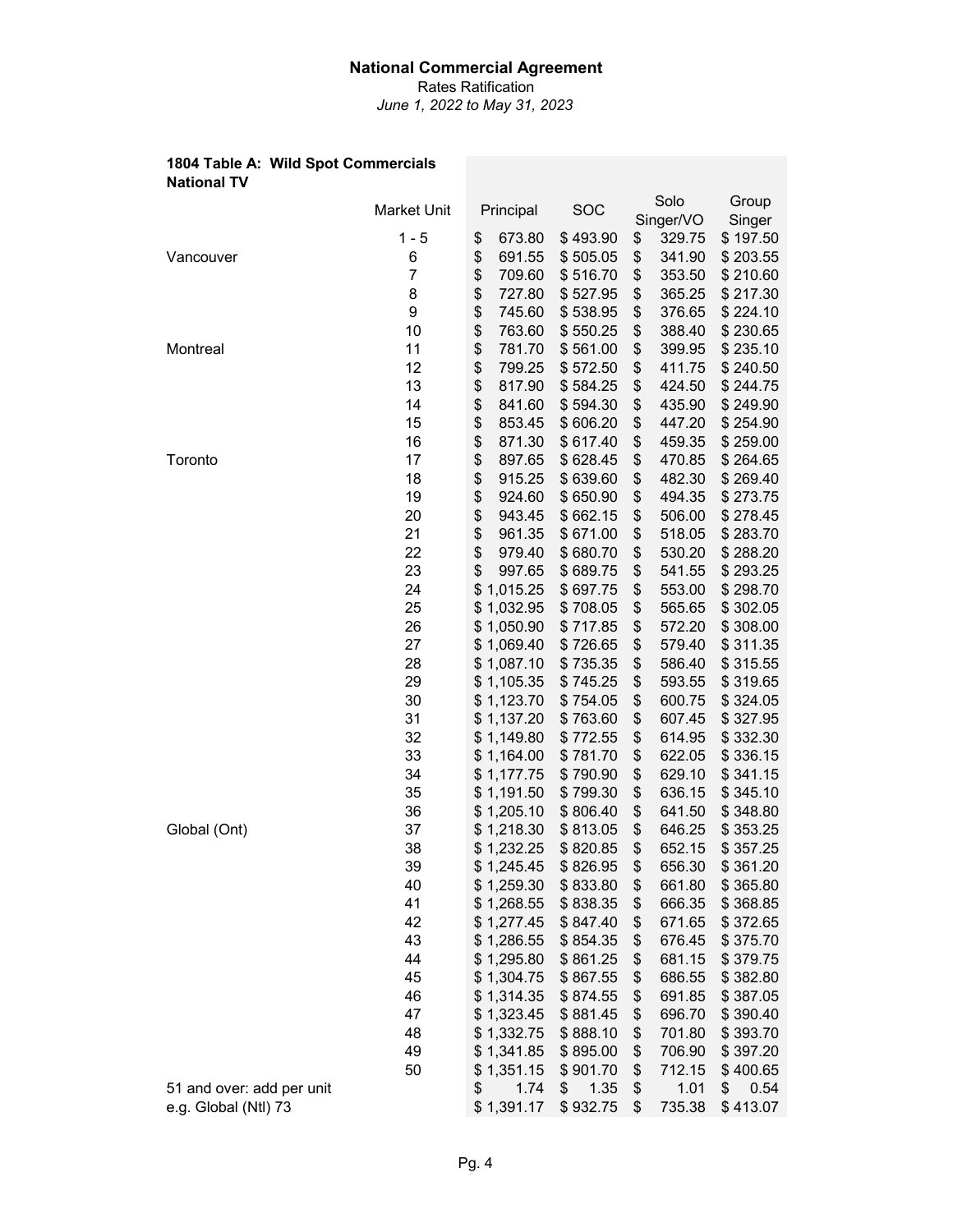Rates Ratification *June 1, 2022 to May 31, 2023*

#### **1805 Table B: Network Spot Commercials National TV**

|           | <b>Market Unit</b>        | Princ.       | SOC          | Solo<br>Singer/VO | Group<br>Singer |
|-----------|---------------------------|--------------|--------------|-------------------|-----------------|
|           | $1 - 5$                   | 942.15<br>\$ | 691.35<br>\$ | \$439.65          | \$251.60        |
| Vancouver | 6                         | \$<br>967.50 | \$<br>706.50 | 455.55<br>\$      | \$259.45        |
|           | 7                         | \$<br>992.70 | \$<br>722.20 | \$471.65          | \$267.85        |
|           | 8                         | \$1,018.45   | \$<br>737.95 | 487.25<br>\$      | \$276.15        |
|           | 9                         | \$1,043.75   | \$<br>753.95 | 504.20<br>\$      | \$284.90        |
|           | 10                        | \$1,068.25   | \$<br>769.30 | 519.50<br>\$      | \$292.75        |
| Montreal  | 11                        | \$1,094.05   | \$<br>784.80 | 535.50<br>\$      | \$299.20        |
|           | 12                        | \$1,118.85   | \$<br>800.45 | 551.50<br>\$      | \$305.85        |
|           | 13                        | \$1,143.85   | \$<br>815.55 | 567.60<br>\$      | \$312.40        |
|           | 14                        | \$1,169.65   | \$<br>831.80 | 584.25<br>\$      | \$319.05        |
|           | 15                        | \$1,194.60   | \$<br>847.35 | 599.60<br>\$      | \$325.20        |
|           | 16                        | \$1,219.75   | \$<br>862.15 | 614.95<br>\$      | \$331.35        |
| Toronto   | 17                        | \$1,244.65   | \$<br>878.20 | 630.85<br>\$      | \$338.40        |
|           | 18                        | \$1,270.20   | \$<br>893.85 | 646.25<br>\$      | \$344.45        |
|           | 19                        | \$1,294.75   | \$<br>909.65 | 662.10<br>\$      | \$350.35        |
|           | 20                        | \$1,320.30   | \$<br>924.60 | 678.15<br>\$      | \$359.35        |
|           | 21                        | \$1,345.95   | \$<br>938.15 | \$<br>692.45      | \$362.75        |
|           | 22                        | \$1,371.50   | \$<br>951.35 | \$<br>708.25      | \$368.30        |
|           | 23                        | \$1,396.15   | \$<br>964.60 | 724.25<br>\$      | \$373.55        |
|           | 24                        | \$1,420.85   | \$<br>978.10 | 739.40<br>\$      | \$379.35        |
|           | 25                        | \$1,446.60   | \$<br>991.20 | \$<br>755.00      | \$385.15        |
|           | 26                        | \$1,471.40   | \$1,003.85   | 764.90<br>\$      | \$390.70        |
|           | 27                        | \$1,496.40   | \$1,017.25   | \$<br>774.95      | \$396.25        |
|           | 28                        | \$1,520.30   | \$1,030.35   | 784.40<br>\$      | \$401.70        |
|           | 29                        | \$1,545.50   | \$1,044.15   | 794.00<br>\$      | \$406.80        |
|           | 30                        | \$1,570.25   | \$1,056.85   | \$<br>803.70      | \$412.95        |
| CTV (Ont) | 31                        | \$1,590.15   | \$1,069.95   | 813.00<br>\$      | \$418.65        |
|           | 32                        | \$1,608.50   | \$1,082.10   | 822.20<br>\$      | \$423.20        |
|           | 33                        | \$1,627.40   | \$1,095.00   | \$<br>832.30      | \$428.35        |
|           | 34                        | \$1,647.30   | \$1,103.65   | 841.55<br>\$      | \$433.40        |
|           | 35                        | \$1,666.20   | \$1,120.25   | 851.90<br>\$      | \$438.65        |
|           | 36                        | \$1,685.35   | \$1,130.50   | 858.00<br>\$      | \$444.25        |
|           | 37                        | \$1,704.25   | \$1,140.10   | \$<br>864.40      | \$449.50        |
|           | 38                        | \$1,723.45   | \$1,149.45   | \$ 870.60         | \$454.70        |
|           | 39                        | \$1,743.10   | \$1,158.90   | \$ 876.90         | \$459.65        |
|           | 40                        | \$1,761.60   | \$1,168.70   | \$ 883.75         | \$464.75        |
|           | 41                        | \$1,774.80   | \$1,177.75   | \$ 889.90         | \$468.55        |
|           | 42                        | \$1,787.10   | \$1,186.90   | \$896.25          | \$473.60        |
|           | 43                        | \$1,799.90   | \$1,196.90   | \$902.25          | \$478.05        |
|           | 44                        | \$1,813.40   | \$1,206.05   | \$908.90          | \$482.25        |
|           | 45                        | \$1,825.65   | \$1,214.45   | \$915.60          | \$487.05        |
|           | 46                        | \$1,839.15   | \$1,224.30   | \$921.05          | \$490.90        |
|           | 47                        | \$1,851.45   | \$1,232.90   | \$927.60          | \$494.35        |
|           | 48                        | \$1,863.85   | \$1,241.50   | \$933.45          | \$499.10        |
|           | 49                        | \$1,877.10   | \$1,251.60   | \$939.35          | \$502.20        |
|           | 50                        | \$1,889.70   | \$1,260.50   | 946.05<br>\$      | \$506.90        |
|           | 51 and over: add per unit | \$<br>2.45   | \$<br>1.88   | 1.22<br>\$        | \$<br>0.64      |
|           | CBC, CTV, Global 84       | \$1,973.00   | \$1,324.42   | \$987.53          | \$528.66        |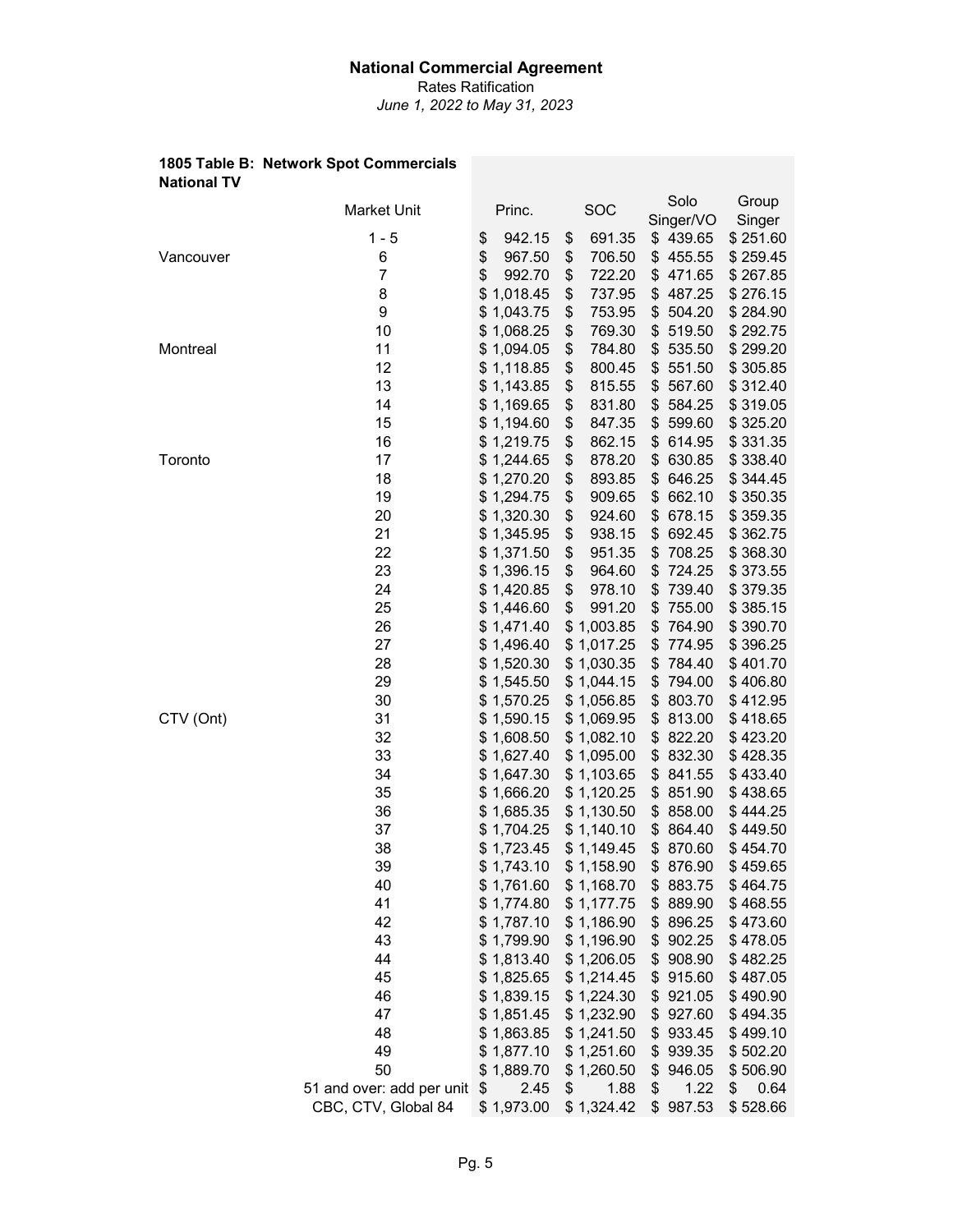Rates Ratification *June 1, 2022 to May 31, 2023*

## **1806 Table C: Program Commercials National TV**

| Market Units | Princ. | SOC                                         | Solo                    | Group  |  |  |
|--------------|--------|---------------------------------------------|-------------------------|--------|--|--|
|              |        |                                             | Singer/VO               | Singer |  |  |
| $0 - 51$     |        | $$2,497.95$ $$1,586.90$                     | $$1,350.75$ $$1,080.45$ |        |  |  |
| $52 - 81$    |        | \$2,652.45 \$1,721.80 \$1,485.80 \$1,147.50 |                         |        |  |  |
| $82 - 111$   |        | \$2,971.25 \$1,857.05 \$1,586.90 \$1,249.20 |                         |        |  |  |
| $112 +$      |        | \$3,207.65 \$1,958.15 \$1,721.75 \$1,350.75 |                         |        |  |  |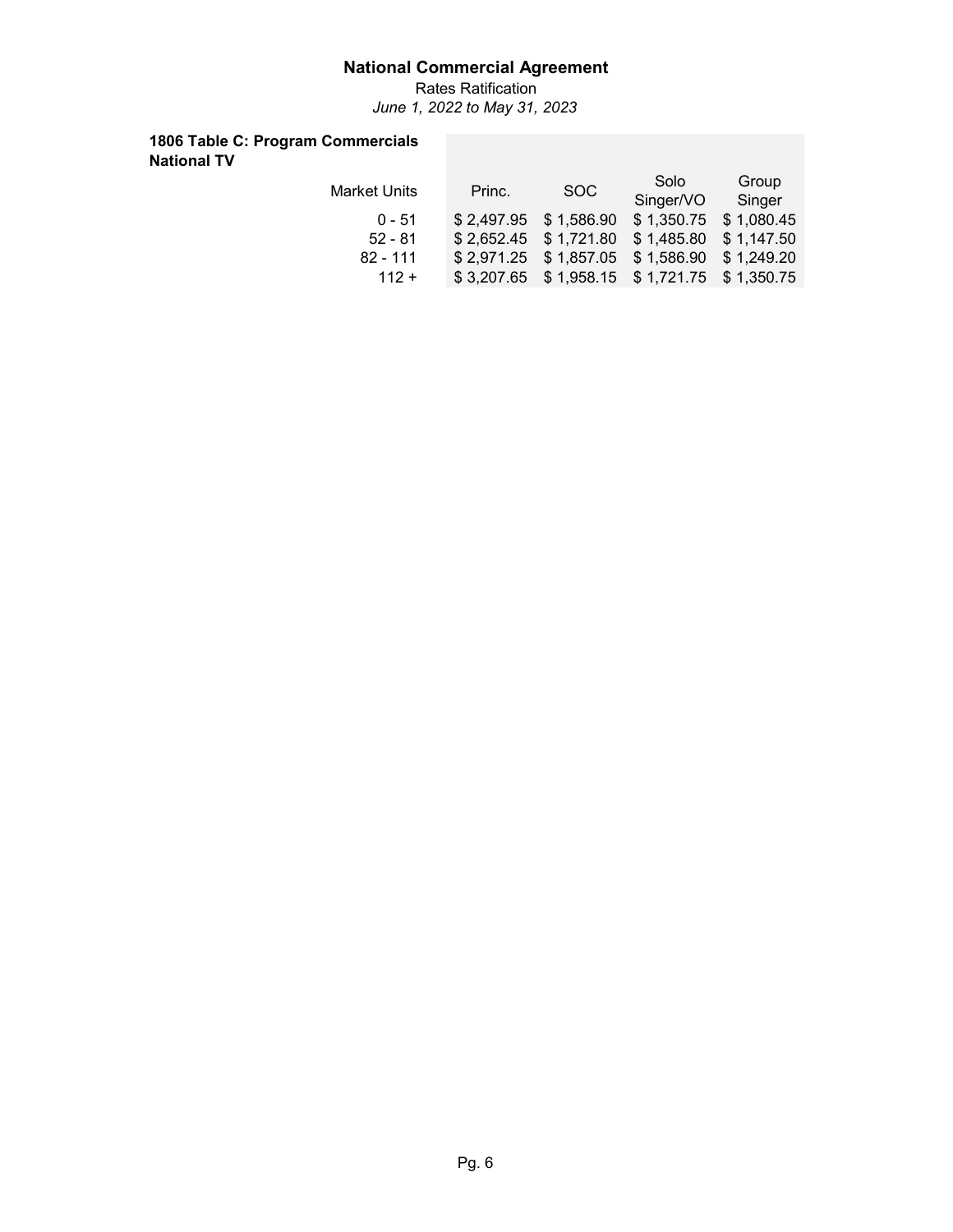Rates Ratification *June 1, 2022 to May 31, 2023*

#### **1807 Table D: Program Commercials National TV**

| Market Unit               | Princ.                     | <b>SOC</b>           | Solo                       | Group              |
|---------------------------|----------------------------|----------------------|----------------------------|--------------------|
|                           |                            |                      | Singer/VO                  | Singer             |
| $1 - 5$                   | \$<br>83.40                | 53.45<br>\$          | \$<br>53.45                | \$38.15            |
| 6<br>$\overline{7}$       | \$<br>90.20<br>\$<br>98.10 | \$<br>57.45          | \$<br>56.90                | \$40.45            |
| 8                         | \$104.65                   | \$<br>61.35<br>65.80 | \$<br>60.20<br>\$<br>63.40 | \$43.40<br>\$45.85 |
| 9                         | \$111.70                   | \$<br>\$<br>69.40    | \$<br>66.95                | \$48.60            |
| 10                        | \$118.90                   | \$<br>73.45          | \$<br>69.90                | \$51.20            |
| 11                        | \$123.70                   | \$<br>77.30          | \$<br>72.65                | \$53.45            |
| 12                        | \$128.90                   | \$<br>80.55          | \$<br>74.90                | \$55.40            |
| 13                        | \$134.30                   | \$<br>83.70          | \$<br>77.50                | \$57.45            |
| 14                        | \$139.05                   | \$<br>86.65          | \$<br>79.65                | \$59.70            |
| 15                        | \$143.90                   | \$<br>90.55          | \$<br>82.55                | \$61.40            |
| 16                        | \$149.20                   | \$<br>93.65          | \$<br>84.00                | \$63.40            |
| 17                        | \$153.95                   | \$<br>96.40          | \$<br>86.30                | \$65.80            |
| 18                        | \$159.55                   | \$<br>99.80          | \$<br>88.50                | \$67.80            |
| 19                        | \$164.30                   | \$102.90             | \$<br>90.20                | \$69.40            |
| 20                        | \$169.50                   | \$105.85             | \$<br>92.15                | \$71.40            |
| 21                        | \$172.20                   | \$107.60             | \$<br>94.10                | \$72.65            |
| 22                        | \$175.65                   | \$108.65             | \$<br>95.75                | \$73.50            |
| 23                        | \$178.85                   | \$110.85             | \$<br>97.40                | \$74.75            |
| 24                        | \$181.50                   | \$112.45             | \$<br>98.90                | \$75.50            |
| 25                        | \$184.70                   | \$114.15             | \$<br>100.95               | \$77.10            |
| 26                        | \$187.70                   | \$116.10             | \$<br>102.35               | \$77.60            |
| 27                        | \$190.80                   | \$117.35             | \$<br>103.00               | \$78.75            |
| 28                        | \$193.70                   | \$119.25             | \$<br>104.65               | \$79.65            |
| 29                        | \$196.90                   | \$120.60             | \$<br>105.90               | \$80.65            |
| 30                        | \$199.80                   | \$123.15             | \$<br>107.75               | \$81.70            |
| 31                        | \$200.95                   | \$123.70             | \$<br>108.15               | \$82.95            |
| 32                        | \$202.65                   | \$125.15             | \$<br>109.30               | \$83.75            |
| 33                        | \$203.85                   | \$126.60             | \$<br>110.45               | \$84.85            |
| 34                        | \$204.90                   | \$127.95             | \$<br>111.50               | \$85.60            |
| 35                        | \$206.55                   | \$129.55             | \$<br>112.45               | \$86.45            |
| 36                        | \$208.30                   | \$130.40             | \$<br>113.60               | \$87.85            |
| 37                        | \$209.40                   | \$131.40             | \$<br>113.85               | \$88.50            |
| 38                        | \$210.65                   | \$133.05             | \$<br>114.20               | \$88.75            |
| 39                        | \$212.20                   | \$133.45             | \$<br>114.80               | \$88.95            |
| 40                        | \$213.45                   | \$134.70             | \$<br>116.10               | \$90.20            |
| 41                        | \$214.30                   | \$135.30             | \$<br>116.55               | \$90.95            |
| 42                        | \$215.60                   | \$136.85             | \$<br>117.35               | \$91.35            |
| 43                        | \$216.30                   | \$137.15             | \$<br>118.10               | \$92.15            |
| 44                        | \$217.50                   | \$138.85             | \$<br>118.45               | \$93.15            |
| 45                        | \$218.30                   | \$139.25             | \$<br>119.10               | \$93.65            |
| 46                        | \$219.95                   | \$140.35             | \$<br>119.90               | \$94.10            |
| 47                        | \$220.30                   | \$140.50             | \$<br>120.30               | \$94.40            |
| 48                        | \$221.60                   | \$141.20             | \$<br>121.40               | \$94.95            |
| 49                        | \$222.40                   | \$142.00             | \$<br>121.80               | \$95.05            |
| 50                        | \$223.55                   | \$142.80             | \$<br>123.15               | \$95.30            |
| 51 and over: add per unit | 0.72<br>\$                 | 0.50<br>\$           | \$<br>0.43                 | \$0.36             |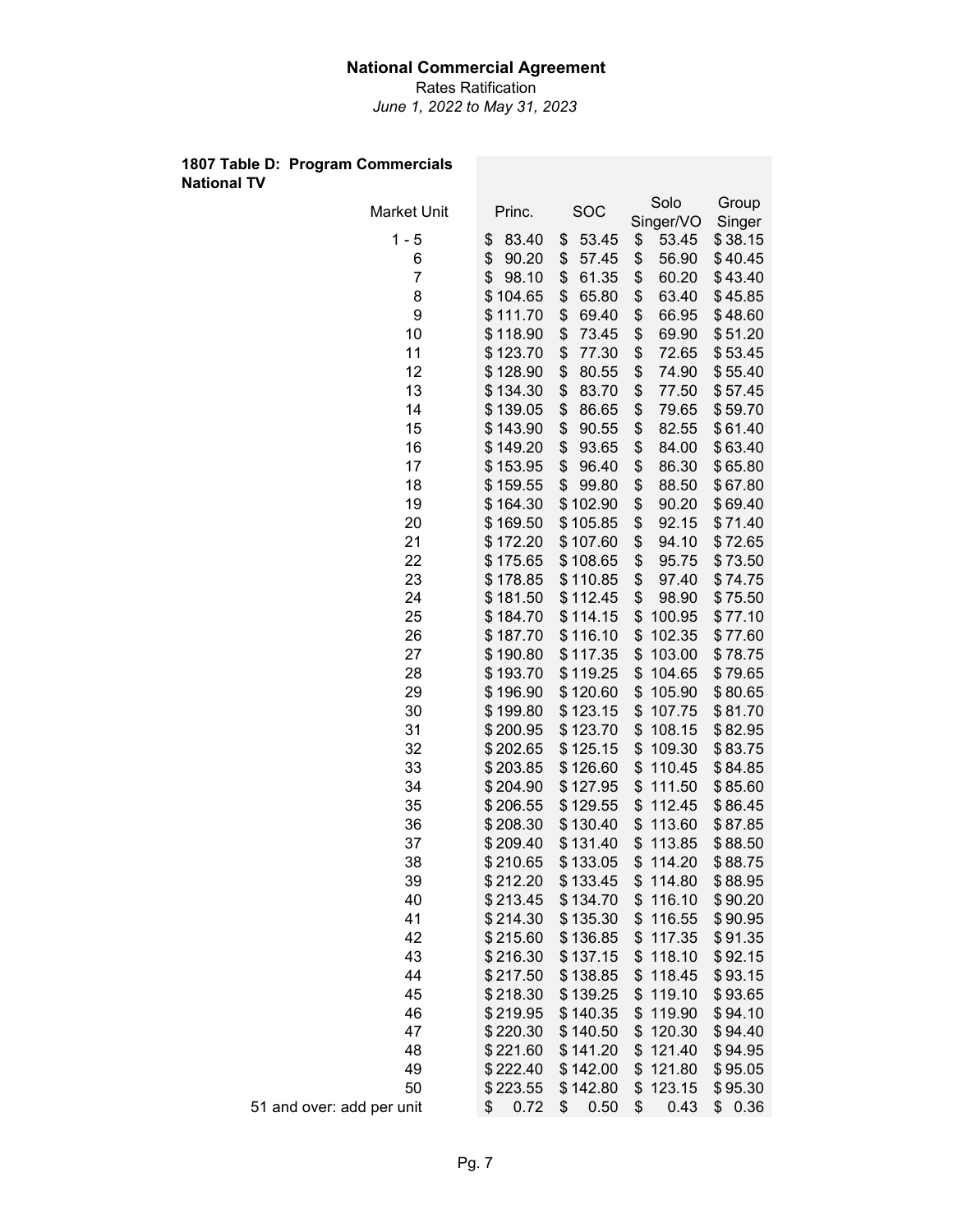Rates Ratification *June 1, 2022 to May 31, 2023*

#### **1808 Table E: Program Commercials National TV**

| Market Unit               |          | Princ.           |          | SOC            |          | Solo<br>Singer/VO |          | Group<br>Singer |
|---------------------------|----------|------------------|----------|----------------|----------|-------------------|----------|-----------------|
| $1 - 5$                   | \$       | 42.20            | \$       | 26.90          | \$       | 26.55             | \$       | 18.65           |
| 6                         | \$       | 45.65            | \$       | 29.25          | \$       | 28.45             | \$       | 20.60           |
| $\overline{7}$            | \$       | 48.75            | \$       | 30.90          | \$       | 30.55             | \$       | 21.95           |
| 8                         | \$       | 52.65            | \$       | 33.10          | \$       | 32.25             | \$       | 23.35           |
| 9                         | \$       | 56.65            | \$       | 35.65          | \$       | 34.35             | \$       | 24.95           |
| 10                        | \$       | 60.20            | \$       | 37.95          | \$       | 35.75             | \$       | 25.85           |
| 11                        | \$       | 62.80            | \$       | 39.15          | \$       | 37.05             | \$       | 27.45           |
| 12                        | \$       | 65.40            | \$       | 40.75          | \$       | 38.30             | \$       | 28.55           |
| 13                        | \$       | 68.00            | \$       | 42.40          | \$       | 39.40             | \$       | 29.50           |
| 14                        | \$       | 70.80            | \$       | 43.50          | \$       | 39.95             | \$       | 30.60           |
| 15                        | \$       | 72.80            | \$       | 45.35          | \$       | 41.50             | \$       | 32.05           |
| 16                        | \$       | 75.50            | \$       | 46.80          | \$       | 42.85             | \$       | 32.45           |
| 17                        | \$       | 78.20            | \$       | 48.55          | \$       | 43.50             | \$       | 33.10           |
| 18                        | \$       | 80.70            | \$       | 49.85          | \$       | 45.30             | \$       | 34.35           |
| 19                        | \$       | 83.35            | \$       | 51.10          | \$       | 46.05             | \$       | 34.90           |
| 20                        | \$       | 86.25            | \$       | 52.55          | \$       | 47.55             | \$       | 35.65           |
| 21                        | \$       | 87.50            | \$       | 53.60          | \$       | 47.90             | \$       | 36.15           |
| 22                        | \$       | 88.60            | \$       | 55.00          | \$       | 48.65             | \$       | 37.05           |
| 23                        | \$       | 90.20            | \$       | 55.60          | \$       | 49.85             | \$       | 37.95           |
| 24                        | \$       | 91.40            | \$       | 57.20          | \$       | 50.45             | \$       | 38.30           |
| 25                        | \$       | 93.20            | \$       | 57.95          | \$       | 50.85             | \$       | 39.40           |
| 26                        | \$       | 94.95            | \$       | 59.10          | \$       | 51.85             | \$       | 39.50           |
| 27                        | \$       | 96.10            | \$       | 60.20          | \$       | 52.50             | \$       | 39.75           |
| 28                        | \$       | 98.10            | \$       | 61.40          | \$       | 53.05             | \$       | 39.95           |
| 29                        | \$       | 98.95            | \$       | 62.35          | \$       | 53.85             | \$       | 40.75           |
| 30                        | \$       | 100.90           | \$       | 63.50          | \$       | 54.95             | \$       | 41.25           |
| 31                        | \$       | 101.25           | \$       | 63.85          | \$       | 55.10             | \$       | 41.50           |
| 32                        | \$       | 102.35           | \$       | 64.50          | \$       | 55.40             | \$       | 42.30           |
| 33                        | \$       | 102.95           | \$       | 65.10          | \$       | 55.60             | \$       | 42.60           |
| 34                        | \$       | 103.60           | \$       | 65.55          | \$       | 56.65             | \$       | 42.85           |
| 35                        | \$       | 104.15           | \$       | 65.85          | \$       | 56.90             | \$       | 43.35           |
| 36                        | \$       | 104.95           | \$       | 66.00          | \$       | 57.15             | \$       | 43.40           |
| 37                        | \$       | 105.85           | \$       | 66.60          | \$       | 57.45             | \$       | 43.50           |
| 38                        | \$       | 106.25           | \$       | 67.70          | \$       | 57.90             | \$       | 43.90           |
| 39                        | \$       | 107.50           | \$       | 68.00          | \$       | 58.05             | \$       | 44.35           |
| 40                        | \$       | 108.10           | \$       | 68.15          | \$       | 59.00             | \$       | 44.80           |
| 41                        | \$       | 108.50           | \$       | 68.60          | \$       | 59.05             | \$       | 45.25           |
| 42                        | \$       | 108.65           | \$       | 69.15          | \$       | 59.50             | \$       | 45.30           |
| 43                        | \$       | 109.30           | \$       | 69.40          | \$       | 59.70             | \$       | 45.60           |
| 44                        | \$       | 109.40           | \$       | 69.45          | \$       | 59.95             | \$       | 45.65           |
| 45                        | \$       | 109.75           | \$       | 70.75          | \$       | 60.20             | \$       | 45.85           |
| 46                        | \$       | 110.45           | \$       | 70.90          | \$       | 60.25             | \$       | 46.05           |
| 47                        | \$       | 110.85           | \$       | 71.05          | \$       | 60.70             | \$       | 46.15           |
| 48                        | \$       | 111.40           | \$       | 71.25          | \$       | 60.75             | \$       | 46.80           |
| 49<br>50                  | \$<br>\$ | 111.50<br>111.95 | \$<br>\$ | 71.40<br>72.50 | \$<br>\$ | 60.95<br>61.40    | \$<br>\$ | 47.30<br>47.45  |
| 51 and over: add per unit | \$       | 0.43             | \$       | 0.15           | \$       | 0.15              | \$       | 0.11            |
|                           |          |                  |          |                |          |                   |          |                 |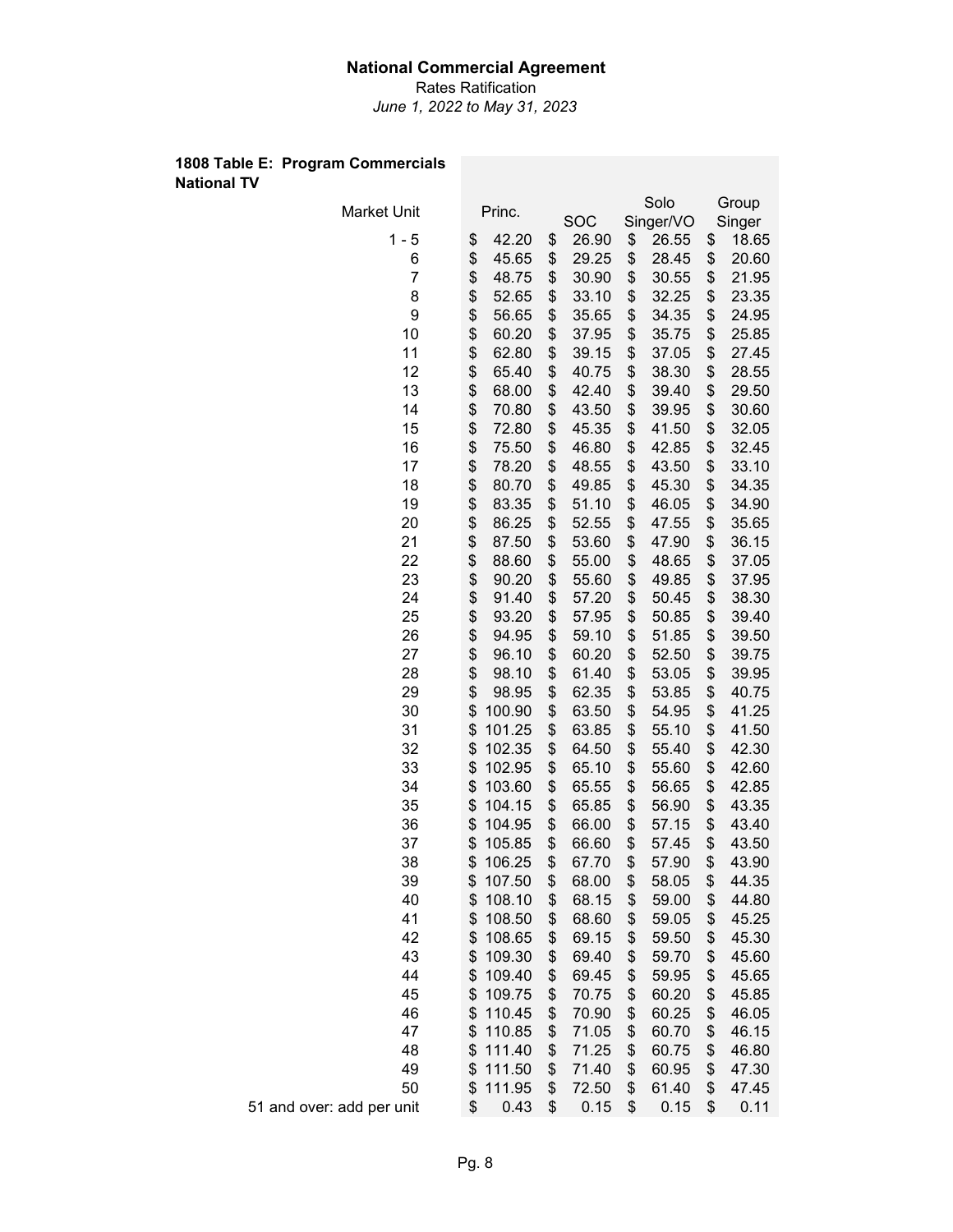Rates Ratification *June 1, 2022 to May 31, 2023*

#### **1809 Billboards**

| Voiceover - session | S  | 621.00 |
|---------------------|----|--------|
| Voiceover - segment | \$ | 175.00 |
| Principal - session | \$ | 851.50 |
| Principal - segment | \$ | 255.50 |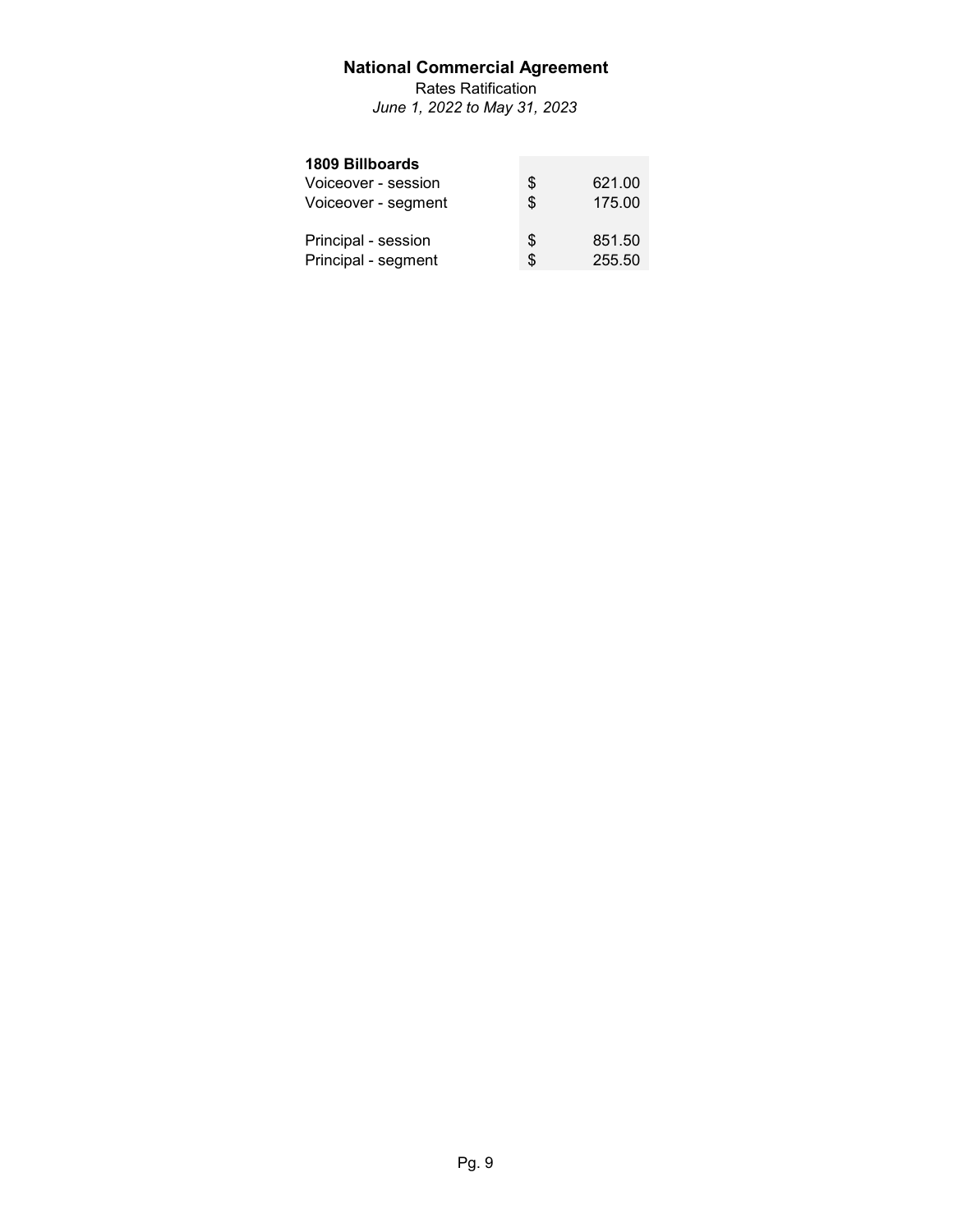Rates Ratification *June 1, 2022 to May 31, 2023*

| Article 1811 (e) Other Languages                               |          |              |              |
|----------------------------------------------------------------|----------|--------------|--------------|
| <b>Session and Hourly Work Time Fees</b>                       |          |              |              |
| <b>Performance Category</b>                                    |          |              |              |
| Princ./Solo Singer (on camera)                                 | \$       | 431.90       |              |
| SOC/Demonstrator                                               | \$       | 411.10       |              |
| VO/Solo Singer (off camera)                                    | \$       | 137.10       |              |
| <b>Group Singer</b>                                            | \$<br>\$ | 82.00        |              |
| Background Perf. (no residuals)                                |          | 277.50       |              |
| Hourly Work Time                                               | \$       | 53.00        |              |
| <b>Additional Work Time</b>                                    | \$       | 64.10        |              |
| Overtime                                                       | \$       | 69.70        |              |
| <b>Television Recall and Preproduction Rehearsal Fee Rates</b> |          |              |              |
| Princ./Solo Singer (on camera)                                 | \$       | 213.60       |              |
| SOC/Demonstrator                                               | \$       | 206.00       |              |
| VO/Solo Singer (off camera)                                    |          | 68.60        |              |
| <b>Group Singer</b>                                            | \$\$     | 41.50        |              |
| Background Perf.                                               |          | 84.00        |              |
| <b>Residual Fees</b>                                           |          |              |              |
| Princ./Solo Singer (on camera)                                 | \$       | 316.40       |              |
| SOC/Demonstrator                                               | \$       | 304.70       |              |
| VO/Solo Singer (off camera)                                    | \$       | 212.50       |              |
| <b>Group Singer</b>                                            | \$       | 127.60       |              |
| <b>Radio Session and Use</b>                                   |          | <b>SV/SS</b> | <b>MV/GS</b> |
| <b>Session Rate</b>                                            | \$       | 283.45       | \$<br>170.00 |
| Per Cut Rate                                                   |          | 141.70       | \$<br>85.00  |
| <b>Additional Work Time</b>                                    | \$\$     | 29.25        | \$<br>29.25  |
| Tag Rate                                                       |          | 25.10        | \$<br>25.10  |
| Recall                                                         | \$       | 141.75       | \$<br>85.05  |
| Audio Made for/moved to Digital Media                          |          | <b>SV/SS</b> | <b>MV/GS</b> |
| Web Use Fees (45 Days)                                         | \$       | 156.00       | \$<br>65.00  |
| Web Use Fees (6 Months)                                        | \$       | 234.00       | \$<br>97.50  |
| Web Use Fees (1 Year)                                          | \$       | 312.00       | \$<br>130.00 |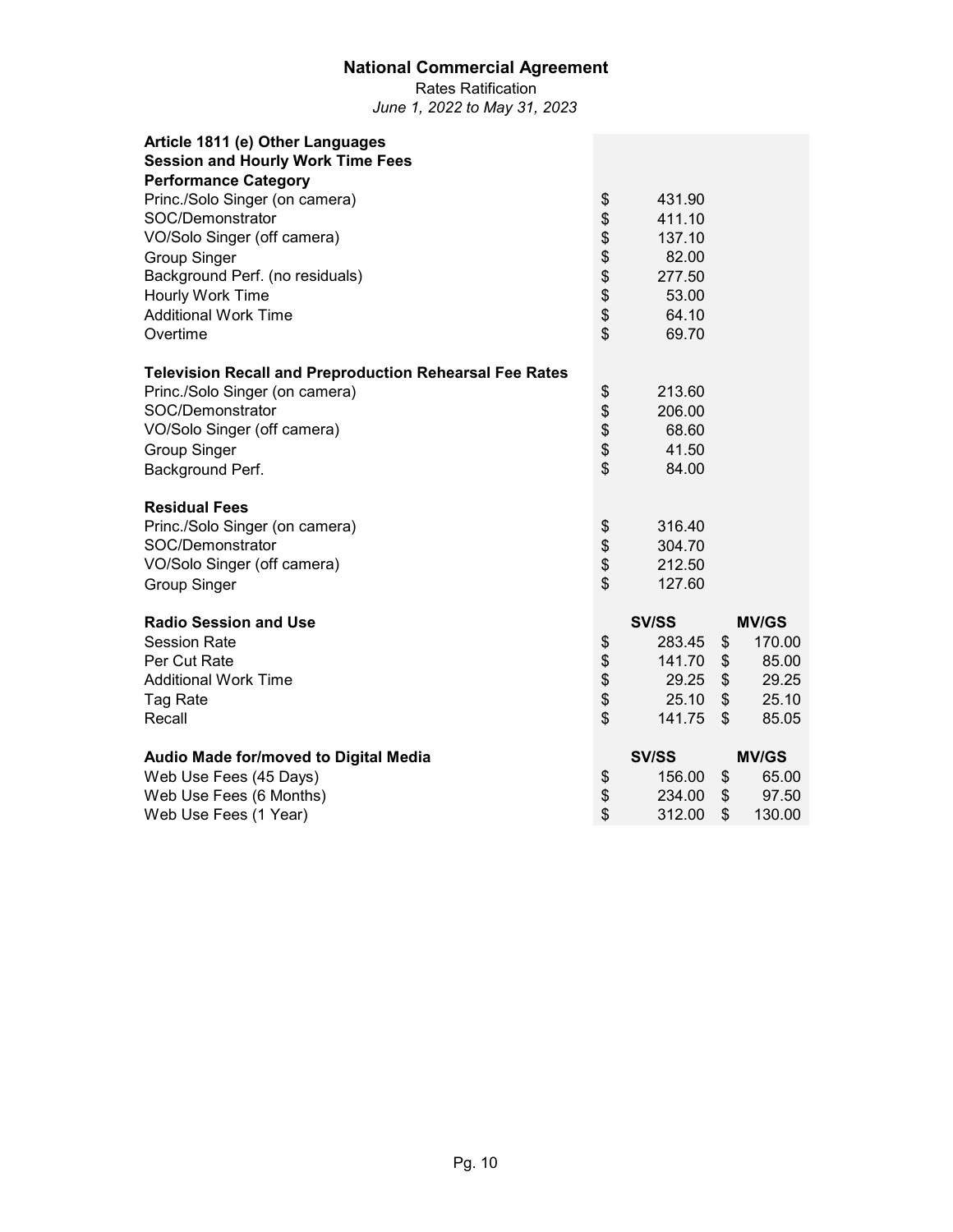Rates Ratification *June 1, 2022 to May 31, 2023*

## **1817 Dealer Commercials**

| Principal           | S   | 4,301.50 |
|---------------------|-----|----------|
| <b>SOC</b>          | \$. | 2.890.00 |
| Solo Singer/VO      | \$  | 2.153.00 |
| <b>Group Singer</b> | \$. | 1.144.00 |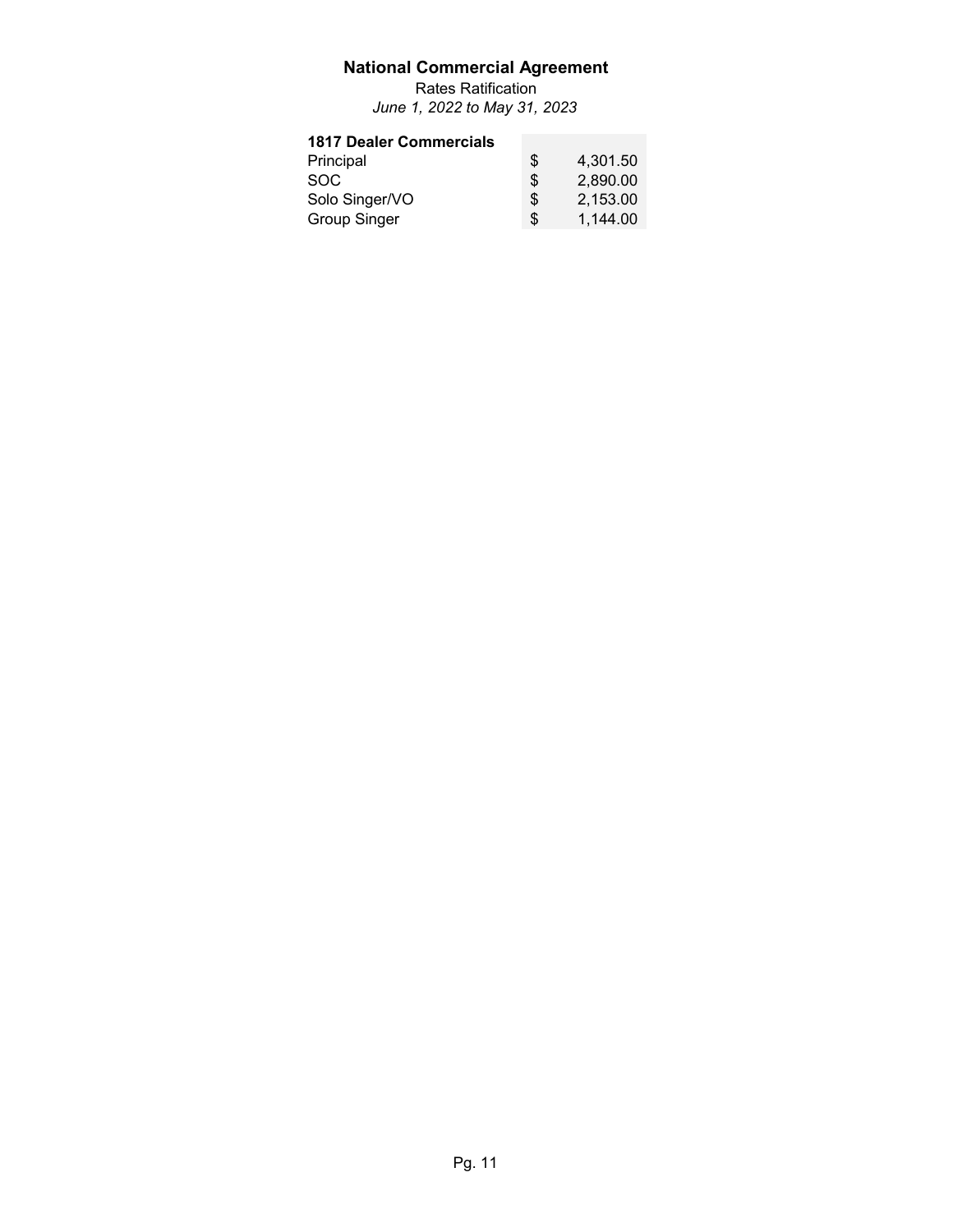Rates Ratification

**Use Fees**

*June 1, 2022 to May 31, 2023*

## **1820 (a) Digital Media**

*\*45 day Use may only be used once \*6 months and 45 day Use is limited to 5 versions*

| Digital Use Residual Fees (Video)        |    | 1 Year   |    | 6 Months | 45 Day $*$   |
|------------------------------------------|----|----------|----|----------|--------------|
| Principal Performer                      | \$ | 1,275.00 | \$ | 714.00   | \$<br>433.50 |
| SOC/Stunt                                | \$ | 1,275.00 | S  | 714.00   | \$<br>433.50 |
| Voiceover/Solo Singer                    | \$ | 918.00   | \$ | 505.00   | \$<br>312.00 |
| <b>Group Singer</b>                      | \$ | 382.50   | \$ | 210.50   | \$<br>130.00 |
| <b>Digital Use Residual Fees (Audio)</b> |    | 1 Year   |    | 6 Months | 45 Day       |
| Single Voice                             | \$ | 918.00   | \$ | 505.00   | \$<br>312.00 |
| Multiple Voice                           | \$ | 382.50   | \$ | 210.50   | \$<br>130.00 |
|                                          |    |          |    |          |              |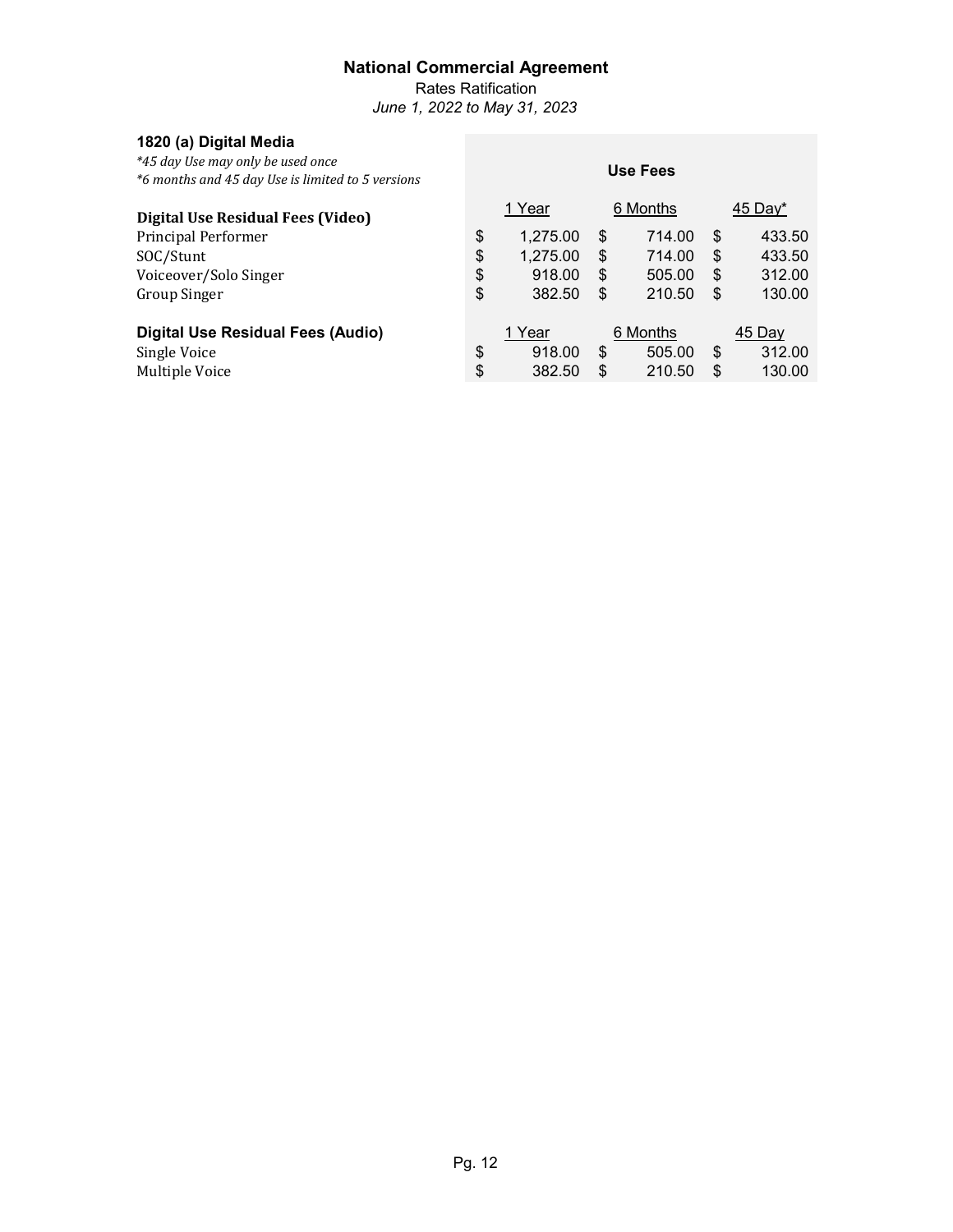Rates Ratification *June 1, 2022 to May 31, 2023*

| 1907 Payment for Allowable Changes |    |          |
|------------------------------------|----|----------|
| (a) On camera                      | \$ | 220.50   |
| (a) Off camera                     | \$ | 132.50   |
| 1910 Group Singers Payment Option  |    |          |
| Table A usage                      | \$ | 6,089.50 |
| Table B usage                      | \$ | 7,219.50 |
| Radio                              | S  | 4,871.00 |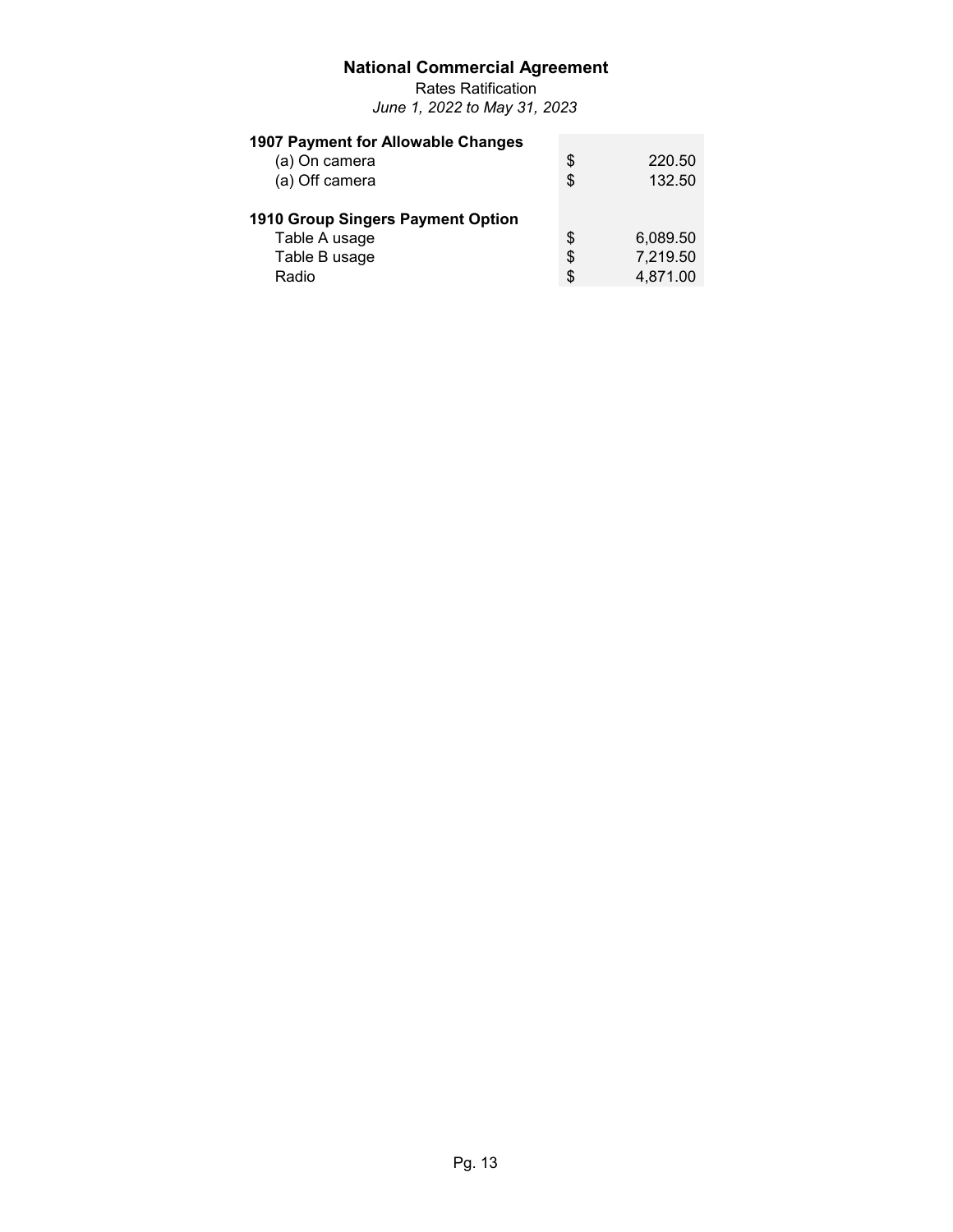Rates Ratification *June 1, 2022 to May 31, 2023*

**National Radio Session and Residual Fees Single Voice/ Multiple Voice/ Solo Singer Group Singer 2101 Session and Residual Fees per Cycle of 13 Weeks (a)** minimum per session/cycle **a 663.25** \$ 497.75 **all comm'ls (per cut) a 1** all comm'ls (per cut) **2102 Additional Work Time** \$ 33.50 **2103 Billboards/Tags (a) Rates for Performers in Billboards** per billboard <br>minimum per session/cvcle to the session of the set of the set of the set of the set of the set of the set of<br>\$ minimum per session/cycle **(b) Payment for Allowable Changes** (i) 1 commercial + 1-4 tag changes<br>
(ii) 1 commercial + 5 tag changes<br>  $\frac{1}{3}$   $\frac{1}{3}$   $\frac{663.25}{796.00}$ (ii) 1 commercial + 5 tag changes  $\frac{1}{12}$  (iii) 2 commercials + 2 tag changes  $\frac{1}{2}$   $\frac{1}{2}$   $\frac{1}{2}$   $\frac{1}{2}$   $\frac{1}{2}$   $\frac{1}{2}$   $\frac{1}{2}$   $\frac{1}{2}$   $\frac{1}{2}$   $\frac{1}{2}$   $\frac{1}{2}$   $\frac{1}{2}$   $\frac{1}{2}$   $\frac{1}{2}$  (iii) 2 commercials + 2 tag changes<br>
(iv) each subsequent tag change  $\frac{1}{32.75}$ (iv) each subsequent tag change<br>
per tag change \$ per tag change  $\frac{132.75}{\text{minimum}}$  per tag change  $\frac{132.75}{\text{minimum}}$ minimum per session/cycle  $$663.25$ **(e) Dealer Commercials** Single Voice/Solo Singer  $$ 1,990.75$ Multiple Voice/Group Singer  $$ 1,495.25$ **2105 Demo Commercial** \$ 33.50 **2107 Recall Fees Single Voice/Solo Singer** Minimum Recall Fee \$ 332.25 Additional Work Time (per half hour) **Multiple Voice/Group Singer** Minimum Recall Fee **by Contract Contract Contract Contract Contract Contract Contract Contract Contract Contract Contract Contract Contract Contract Contract Contract Contract Contract Contract Contract Contract Contract C** Aditional Work Time (per half hour)  $$33.50$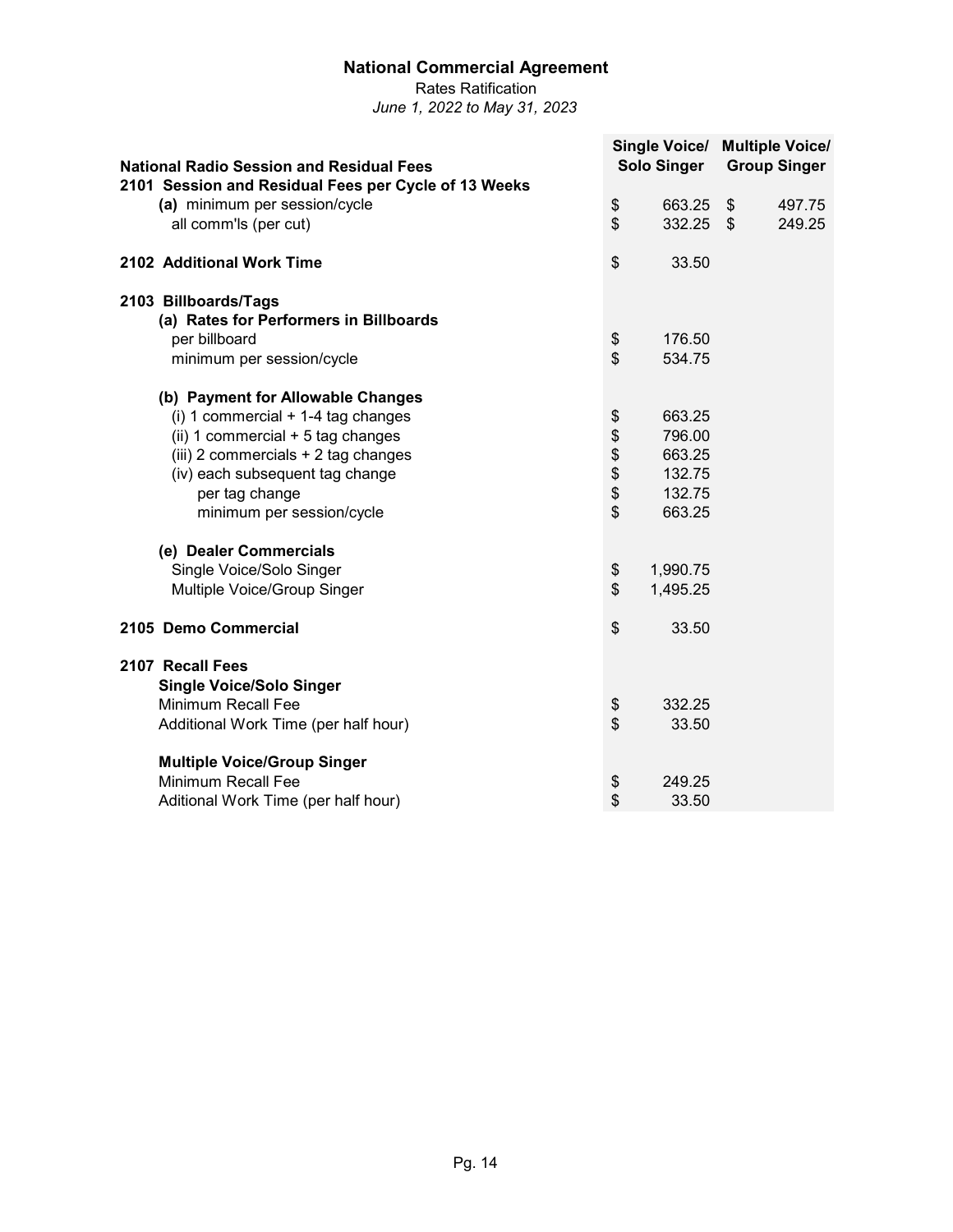Rates Ratification

|                                              | Single Voice/<br>Solo Singer |          | Multiple Voice/     |
|----------------------------------------------|------------------------------|----------|---------------------|
| 2501 Combination of Canadian and US Use      |                              |          | <b>Group Singer</b> |
| (c) additional tags, per tag                 | \$                           | 132.75   |                     |
|                                              |                              |          |                     |
| $(c)$ (i)                                    |                              |          |                     |
| New York City (1 unit)                       | \$                           | 332.25   | \$<br>249.25        |
| Chicago (1 unit)                             | \$                           | 332.25   | \$<br>249.25        |
| Los Angeles (1 unit)                         | \$                           | 332.25   | \$<br>249.25        |
| Each group of 25 cities other than New York, |                              |          |                     |
| Chicago or Los Angeles (1 unit)              | \$                           | 332.25   | \$<br>249.25        |
| $(c)$ (ii)                                   |                              |          |                     |
| Any 2 units of use                           | \$                           | 663.25   | \$<br>497.75        |
| Any 3 units of use                           | \$                           | 743.25   | \$<br>556.75        |
| Any 4 units of use                           | \$                           | 844.50   | \$<br>634.25        |
| Each additional unit of use                  | \$                           | 101.75   | \$<br>75.00         |
| All U.S.                                     | \$                           | 1,352.50 | \$<br>1,015.00      |
| Example (1)                                  |                              |          |                     |
| Minimum guarantee per session SV/SS          | \$                           | 663.25   |                     |
| + New York City (1 unit)                     | \$                           | 332.25   |                     |
|                                              | \$                           | 995.50   |                     |
| Example (2)                                  |                              |          |                     |
| session                                      | \$                           | 497.75   |                     |
| + Chicago, Los Angeles & 41 other            | \$                           | 634.25   |                     |
|                                              | \$                           | 1,132.00 |                     |
| <b>2502 Exclusive US Use</b>                 |                              |          |                     |
| (a) additonal tags, per tag                  | \$                           | 132.75   |                     |
| (b)                                          |                              |          |                     |
| Any 3 units of use                           | \$                           | 743.25   | \$<br>556.75        |
| Any 4 units of use                           | \$                           | 844.50   | \$<br>634.25        |
| Each aditional unit beyond 4 units           | \$                           | 101.75   | \$<br>75.00         |
| All US                                       | \$                           | 1,352.50 | \$<br>1,015.00      |
| Example (1)                                  |                              |          |                     |
| session                                      | \$                           | 663.25   |                     |
| Example (2)                                  |                              |          |                     |
| 4 units of use                               | \$                           | 634.25   |                     |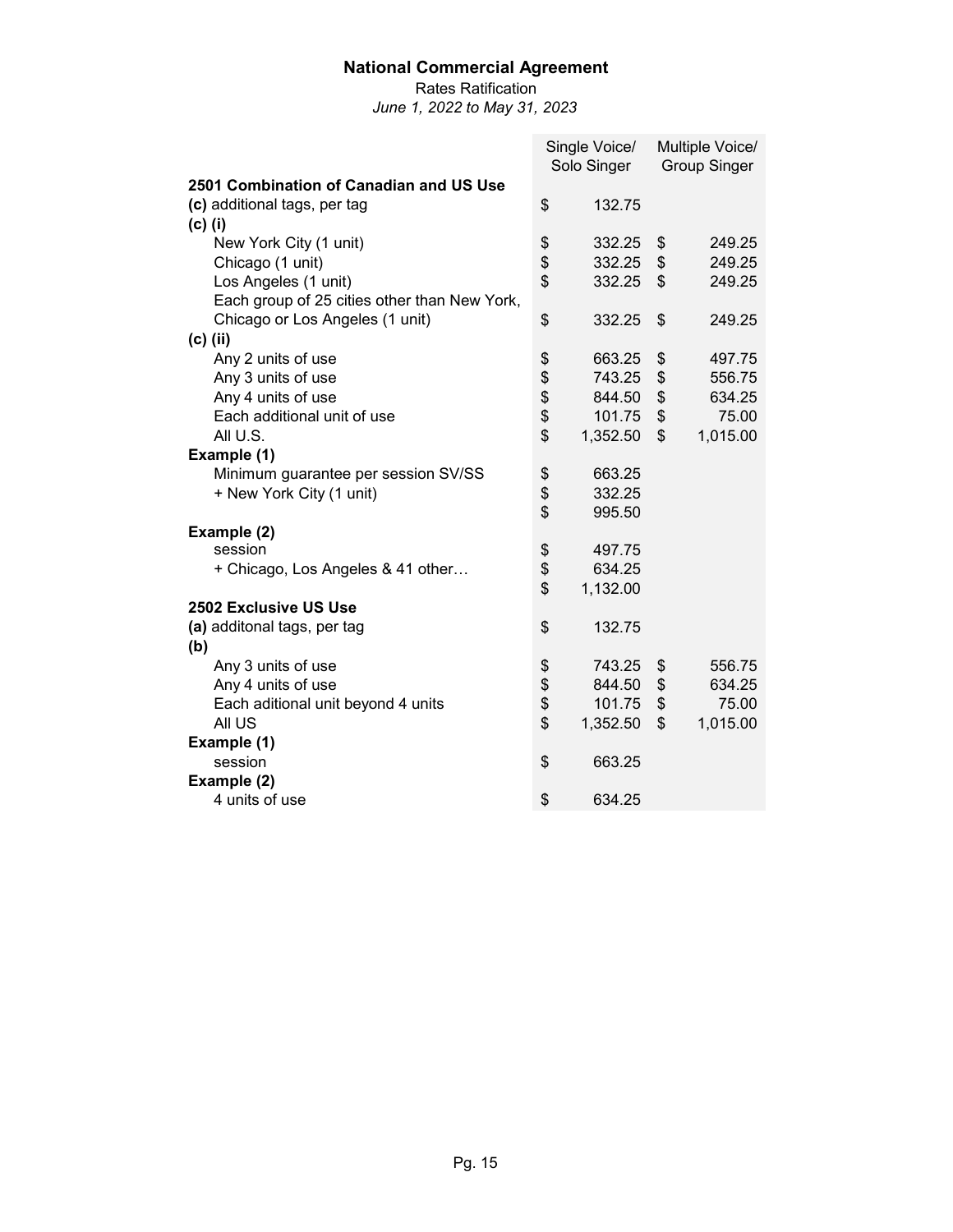#### **National Commercial Agreement Local Regional Addendum** Rates Ratification *June 1, 2022 to May 31, 2023*

| 602 Television Session Fee Rates                            |          |              |                         |          |          |
|-------------------------------------------------------------|----------|--------------|-------------------------|----------|----------|
| (a) Television Rates                                        |          |              |                         |          |          |
| <b>Performance Category</b>                                 | 1        | $\mathbf{2}$ | 3                       | 4        | $4+$     |
| Princ./Solo Singer (on camera)                              | \$602.40 | \$498.70     | \$431.90                | \$654.70 | \$873.10 |
| SOC/Demonstrator                                            | \$579.50 | \$478.80     | \$411.10                | \$630.60 | \$840.70 |
| VO/Solo Singer (off camera)                                 | \$297.70 | \$176.40     | \$137.10                | \$323.50 | \$431.40 |
| <b>Group Singer</b>                                         | \$223.30 | \$105.70     | \$82.00                 | \$243.00 | \$323.90 |
| Background Perf. (no residuals)                             | \$446.60 | \$277.50     | \$277.50                | \$446.60 | \$446.60 |
| (c) Hourly Work Time                                        | \$53.00  | \$53.00      | \$53.00                 | \$77.10  |          |
| (d) Additional Work Time                                    | \$64.10  |              | \$64.10 \$64.10 \$92.50 |          |          |
| (e) Overtime                                                | \$69.70  | \$69.70      | \$ 69.70                | \$101.20 |          |
| (f) Television Recall and Preproduction Rehearsal Fee Rates |          |              |                         |          |          |
| <b>Performance Category</b>                                 | 1        | $\mathbf{2}$ | 3                       | 4        |          |
| Princ./Solo Singer (on camera)                              | \$302.10 | \$249.30     | \$213.60                | \$437.60 |          |
|                                                             |          |              |                         |          |          |
| SOC/Demonstrator                                            | \$290.50 | \$239.70     | \$206.00                | \$420.80 |          |
| VO/Solo Singer (off camera)                                 | \$148.50 | \$87.90      | \$68.60                 | \$215.20 |          |
| Group Singer                                                | \$115.20 | \$52.90      | \$41.50                 | \$162.00 |          |
| Background Perf.                                            | \$171.60 | \$85.70      | \$84.00                 | \$248.60 |          |
| (i) Tags                                                    |          |              |                         |          |          |
| (iii) Regional Televison                                    | 1        | $\mathbf{2}$ | 3                       | 4        |          |
| On Camera                                                   | \$139.70 | \$103.20     | 77.20<br>\$             | \$202.30 |          |
| Off Camera                                                  | \$85.00  | \$62.80      | \$<br>46.50             | \$123.20 |          |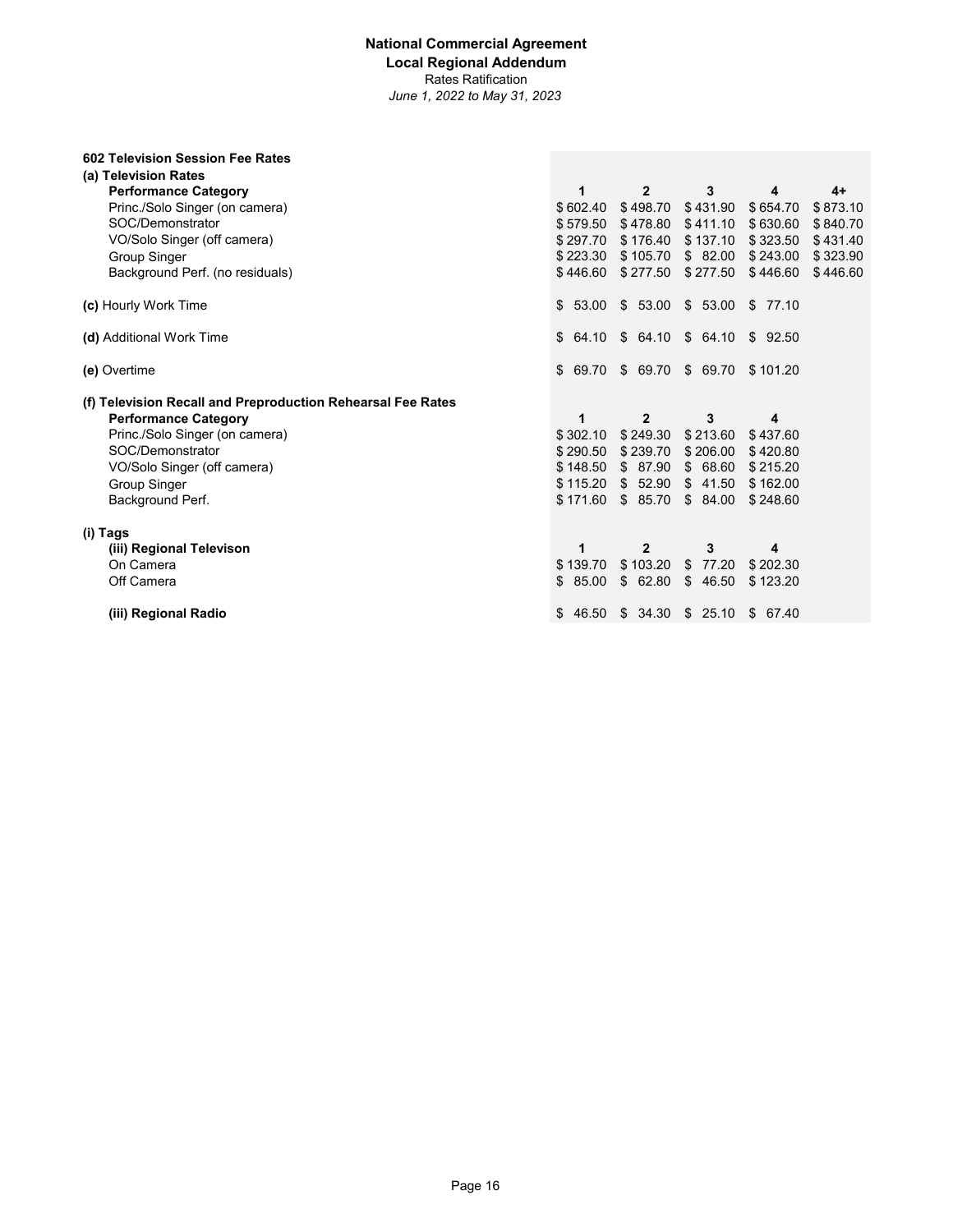## **National Commercial Agreement Local Regional Addendum**

Rates Ratification

| <b>603 Television Residual Rates</b>                                         |                      |                               |                      |                               |                                    |                             |
|------------------------------------------------------------------------------|----------------------|-------------------------------|----------------------|-------------------------------|------------------------------------|-----------------------------|
|                                                                              | Per<br>Week          | Per<br>2 Weeks                | Per<br>Month         | <b>Per 13</b><br><b>Weeks</b> | Per One<br><b>Year Use</b>         | Per Two<br><b>Years Use</b> |
| <b>Performance Category</b>                                                  | of Use               | of Use                        | of Use               | of Use                        | (Prepaid)                          | (Prepaid)                   |
| <b>Regional Category 1</b><br>More Than One Commercial Produced at a Session |                      |                               |                      |                               |                                    |                             |
| Princ./Solo Singer (on camera)                                               | \$223.10             | \$281.90                      | \$341.10             | \$449.30                      | \$1,347.90                         | \$2,359.50                  |
| <b>SOC</b>                                                                   | \$214.40             | \$270.90                      | \$327.90             | \$432.00                      | \$1,296.00                         | \$2,285.50                  |
| VO/Solo Singer (off camera)                                                  | \$150.80             | \$187.30                      | \$223.10             | \$341.10                      | \$1,022.20                         | \$1,789.30                  |
| <b>Group Singer</b>                                                          | \$113.20             | \$140.90                      | \$168.10             | \$257.10                      | \$771.20                           | \$1,349.40                  |
|                                                                              |                      |                               |                      |                               |                                    |                             |
| <b>Television Residual Rate per Commercial</b>                               |                      |                               |                      |                               |                                    |                             |
| Only One Commercial Produced at a Session                                    |                      |                               |                      |                               |                                    |                             |
| Princ./Solo Singer (on camera)<br><b>SOC</b>                                 | \$189.60             | \$239.70<br>\$182.30 \$230.30 | \$290.00<br>\$279.10 | \$382.00<br>\$367.30          |                                    |                             |
| VO/Solo Singer (off camera)                                                  | \$128.20             | \$159.20                      | \$189.60             | \$290.00                      |                                    |                             |
| <b>Group Singer</b>                                                          | \$96.10              | \$119.60                      | \$142.80             | \$218.50                      |                                    |                             |
|                                                                              |                      |                               |                      |                               |                                    |                             |
| <b>Regional Category 2</b>                                                   |                      |                               |                      |                               |                                    |                             |
| More Than One Commercial Produced at a Session                               |                      |                               |                      |                               |                                    |                             |
| Princ./Solo Singer (on camera)                                               | \$176.40             | \$211.90                      | \$246.90             | \$341.10                      | \$1,022.20                         | \$1,789.30                  |
| <b>SOC</b>                                                                   | \$169.30             | \$203.10                      | \$237.50             | \$327.90                      | 983.20<br>\$                       | \$1,720.40                  |
| VO/Solo Singer (off camera)<br><b>Group Singer</b>                           | \$107.80<br>\$64.20  | \$124.70<br>\$75.00           | \$143.20<br>\$85.70  | \$255.90<br>\$153.70          | \$<br>762.00<br><b>S</b><br>460.50 | \$1,344.80<br>\$805.90      |
|                                                                              |                      |                               |                      |                               |                                    |                             |
| Only One Commercial Produced at a Session                                    |                      |                               |                      |                               |                                    |                             |
| Princ./Solo Singer (on camera)                                               | \$149.90             | \$180.00                      | \$209.90             | \$290.00                      |                                    |                             |
| <b>SOC</b>                                                                   | \$144.00             | \$172.70                      | \$201.90             | \$279.10                      |                                    |                             |
| VO/Solo Singer (off camera)                                                  | \$91.60              | \$105.90                      | \$121.80             | \$217.70                      |                                    |                             |
| <b>Group Singer</b>                                                          | \$54.70              | \$63.80                       | \$72.80              | \$130.70                      |                                    |                             |
| <b>Regional Category 3</b>                                                   |                      |                               |                      |                               |                                    |                             |
| More Than One Commercial Produced at a Session                               |                      |                               |                      |                               |                                    |                             |
| Princ./Solo Singer (on camera)                                               | \$161.40             | \$187.30                      | \$212.50             | \$316.40                      | 950.20<br>\$                       | \$1,662.70                  |
| <b>SOC</b>                                                                   | \$155.00             | \$179.90                      | \$204.60             | \$304.70                      | 913.10<br>\$                       | \$1,598.70                  |
| VO/Solo Singer (off camera)                                                  | \$71.10              | \$89.60                       | \$107.80             | \$212.50                      | $\frac{1}{2}$<br>637.90            | \$1,116.50                  |
| <b>Group Singer</b>                                                          | \$42.40              | \$53.30                       | \$64.20              | \$127.60                      | $\sqrt{3}$<br>383.10               | \$669.90                    |
| Only One Commercial Produced at a Session                                    |                      |                               |                      |                               |                                    |                             |
| Princ./Solo Singer (on camera)                                               | \$137.10             | \$159.20                      | \$180.60             | \$269.20                      |                                    |                             |
| SOC                                                                          | \$131.70             | \$152.90                      | \$173.90             | \$259.10                      |                                    |                             |
| VO/Solo Singer (off camera)                                                  | \$<br>60.50          | \$76.00                       | \$91.60              | \$180.60                      |                                    |                             |
| <b>Group Singer</b>                                                          | \$36.10              | \$45.40                       | \$54.70              | \$108.30                      |                                    |                             |
|                                                                              |                      |                               |                      |                               |                                    |                             |
| <b>Regional Category 4</b><br>More Than One Commercial Produced at a Session |                      |                               |                      |                               |                                    |                             |
| Princ./Solo Singer (on camera)                                               | \$446.00             | \$563.50                      | \$681.60             | \$898.50                      | \$2,696.40                         | \$4,718.10                  |
| <b>SOC</b>                                                                   |                      | $$428.80$ $$542.20$           | \$655.50             |                               | \$864.60 \$2,592.40                | \$4,571.00                  |
| VO/Solo Singer (off camera)                                                  |                      | \$301.50 \$374.30             | \$446.00             |                               | \$681.60 \$1,877.30                | \$3,577.90                  |
| <b>Group Singer</b>                                                          |                      | \$225.70 \$281.10             | \$335.40             | \$514.60                      | \$1,542.60                         | \$2,698.60                  |
|                                                                              |                      |                               |                      |                               |                                    |                             |
| Only One Commercial Produced at a Session                                    |                      |                               |                      |                               |                                    |                             |
| Princ./Solo Singer (on camera)<br>SOC                                        | \$379.10<br>\$364.40 | \$479.10<br>\$461.10          | \$579.40<br>\$557.10 | \$763.80<br>\$734.60          |                                    |                             |
| VO/Solo Singer (off camera)                                                  |                      | \$256.10 \$318.10             | \$379.10             | \$579.40                      |                                    |                             |
| <b>Group Singer</b>                                                          | \$191.80             | \$238.90                      | \$285.30             | \$437.40                      |                                    |                             |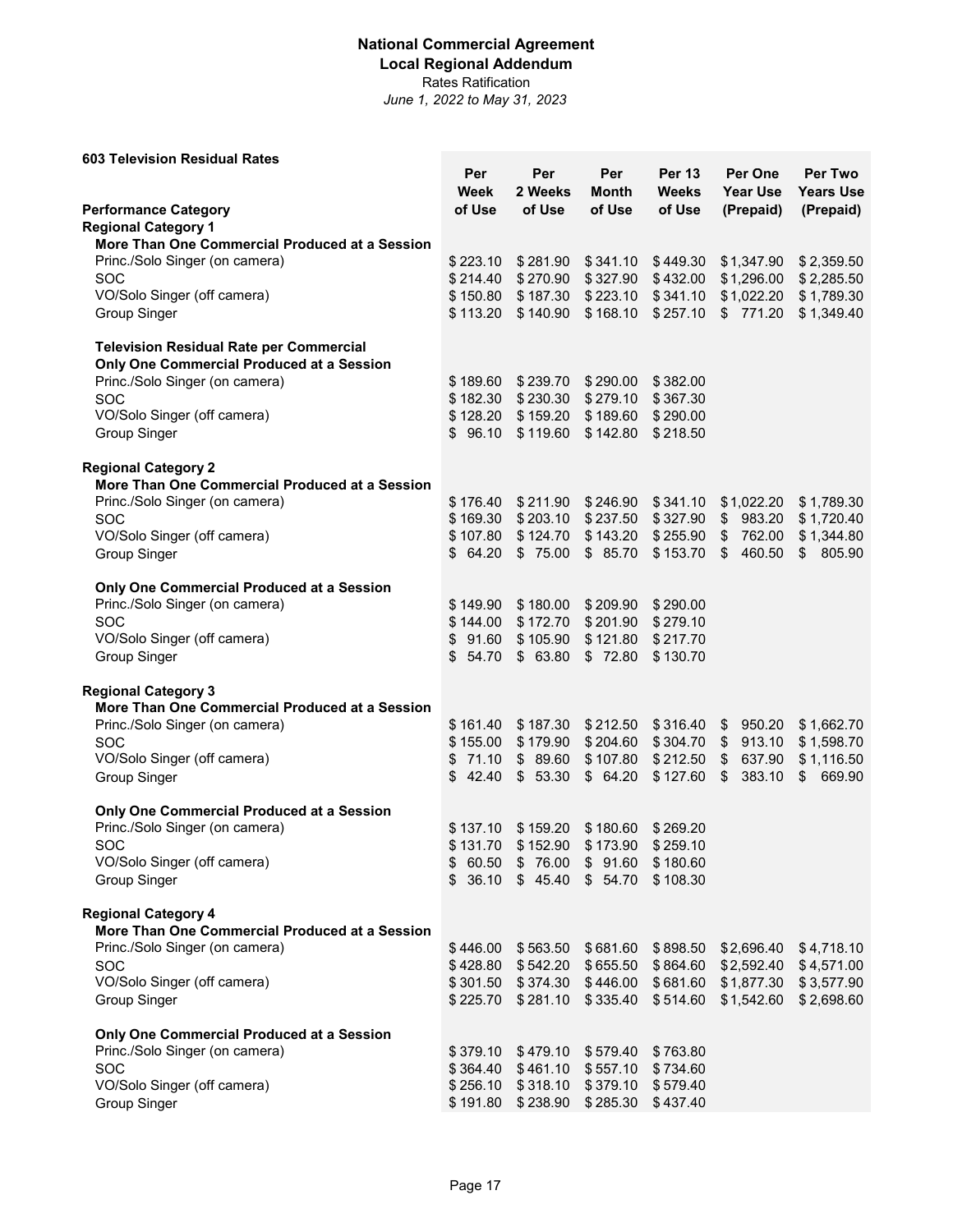#### **National Commercial Agreement Local Regional Addendum** Rates Ratification

| 605 Radio Rates                                                                                                                          |                        |                                            |                        |                                  |                                         |                                          |
|------------------------------------------------------------------------------------------------------------------------------------------|------------------------|--------------------------------------------|------------------------|----------------------------------|-----------------------------------------|------------------------------------------|
| <b>Performance Category</b>                                                                                                              | Per<br>Week<br>of Use  | Per <sub>2</sub><br><b>Weeks</b><br>of Use | Per<br>Month<br>of Use | <b>Per 13</b><br>Weeks<br>of Use | Per One<br><b>Year Use</b><br>(Prepaid) | Per Two<br><b>Years Use</b><br>(Prepaid) |
| <b>Radio Session and Use Fee Rates</b>                                                                                                   |                        |                                            |                        |                                  |                                         |                                          |
| <b>Regional Category 1</b><br>More Than Two Commercials Produced at a Session<br>Single Voice/Solo Singer<br>Multiple Voice/Group Singer | \$297.70<br>\$225.85   | \$336.30<br>\$251.85                       | \$374.45<br>\$280.40   | \$487.55<br>\$367.55             | \$1,462.80<br>\$1.102.40                | \$2,485.40<br>\$1,873.20                 |
| One One or Two Commercials Produced at a Session<br>Single Voice/Solo Singer<br>Multiple Voice/Group Singer                              | \$253.05<br>\$191.95   | \$286.00<br>\$214.10                       | \$238.25               | \$318.30 \$414.40<br>\$312.40    |                                         |                                          |
| <b>Regional Category 2</b><br>More Than Two Commercials Produced at a Session<br>Single Voice/Solo Singer<br>Multiple Voice/Group Singer | \$212.75<br>\$127.65   | \$230.20<br>\$138.15                       | \$247.65<br>\$148.65   | \$316.80<br>\$190.35             | \$<br>950.00<br>570.80<br>\$            | \$1,614.30<br>\$<br>969.70               |
| One One or Two Commercials Produced at a Session<br>Single Voice/Solo Singer<br>Multiple Voice/Group Singer                              | \$108.60               | \$180.85 \$195.65<br>\$117.45              | \$210.50<br>\$126.45   | \$269.45<br>\$161.75             |                                         |                                          |
| <b>Regional Category 3</b><br>More Than Two Commercials Produced at a Session<br>Single Voice/Solo Singer<br>Multiple Voice/Group Singer | \$176.70               | \$194.65<br>\$106.05 \$116.50              | \$212.75<br>\$127.65   | \$283.45<br>\$170.00             | \$<br>850.70<br>\$<br>509.85            | \$1,445.40<br>\$<br>866.15               |
| One One or Two Commercials Produced at a Session<br>Single Voice/Solo Singer<br>Multiple Voice/Group Singer                              | \$150.15<br>\$90.10    | \$165.50<br>\$99.00                        | \$180.85<br>\$108.60   | \$240.90<br>\$144.45             |                                         |                                          |
| <b>Regional Category 4</b><br>More Than Two Commercials Produced at a Session<br>Single Voice/Solo Singer<br>Multiple Voice/Group Singer | \$431.75<br>\$327.30   | \$475.85<br>\$356.30                       | \$542.95<br>\$406.05   | \$706.95<br>\$532.95             | \$2,120.90<br>\$1,598.40                | \$3,603.80<br>\$2,716.15                 |
| One One or Two Commercials Produced at a Session<br>Single Voice/Solo Singer<br>Multiple Voice/Group Singer                              | \$367.00<br>\$278.25   | \$404.50<br>\$302.85                       | \$461.45<br>\$345.20   | \$600.95<br>\$453.00             |                                         |                                          |
| (e) Additional Work Time<br>Categories 1, 2, and 3<br>Category 4                                                                         | 29.25<br>\$<br>\$42.50 |                                            |                        |                                  |                                         |                                          |
|                                                                                                                                          |                        | 1                                          | $\mathbf{2}$           | <b>Regional Category</b><br>3    | 4                                       |                                          |
| (f) Radio Minimum Recall Rates<br>Single Voice/Solo Singer<br>Multiple Voice/Group Singer                                                |                        | \$243.40<br>\$183.50                       | \$158.85<br>\$91.15    | \$141.75<br>\$85.05              | 353.00<br>\$<br>266.10<br>\$            |                                          |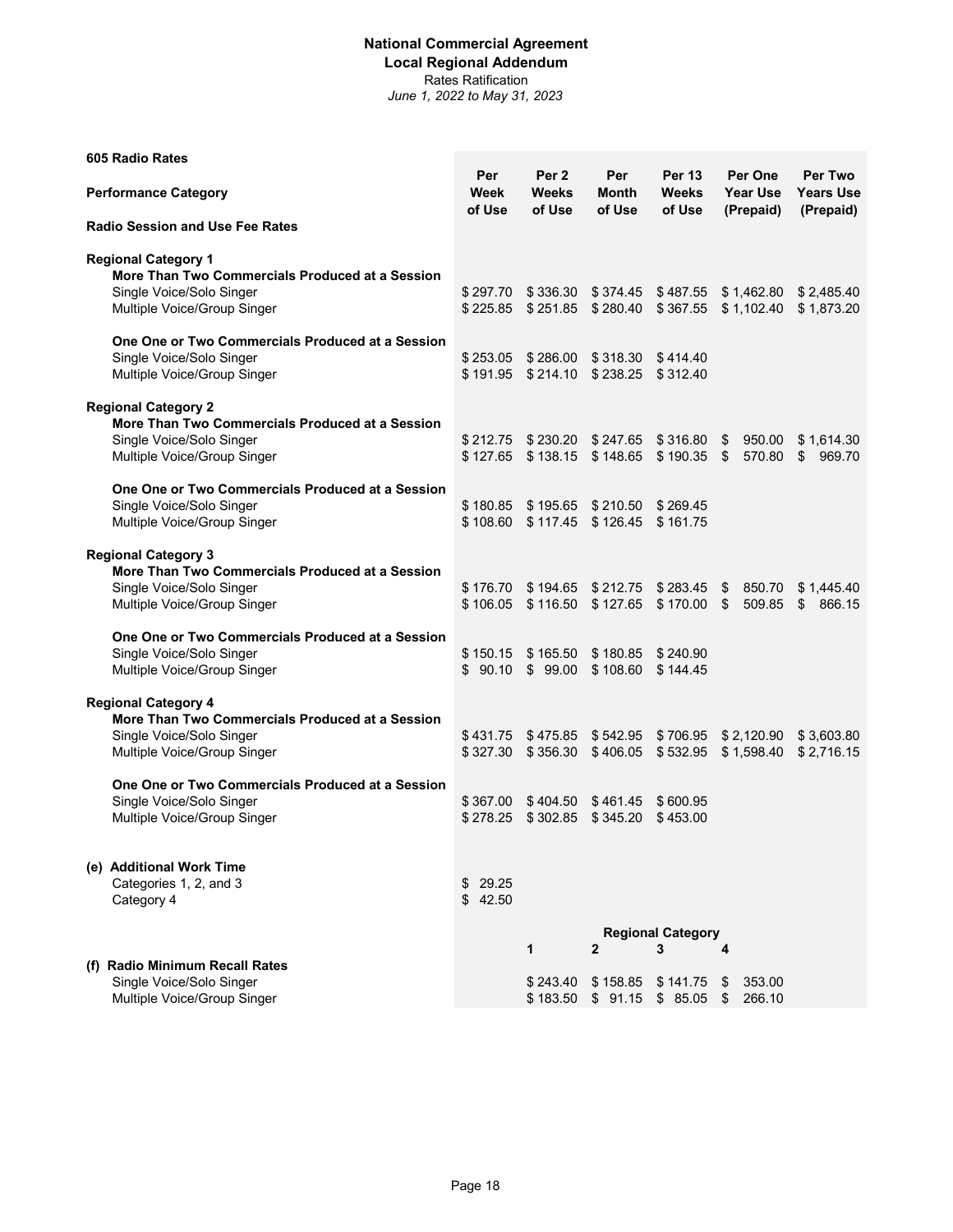# **National Commercial Agreement Local Regional Addendum**

Rates Ratification *June 1, 2022 to May 31, 2023*

| <b>701 Meal Periods</b><br>infringement               | \$       | 78.80          |
|-------------------------------------------------------|----------|----------------|
| <b>705 Travel Expenses</b><br>kilometrage<br>per diem | \$<br>\$ | 0.58<br>281.65 |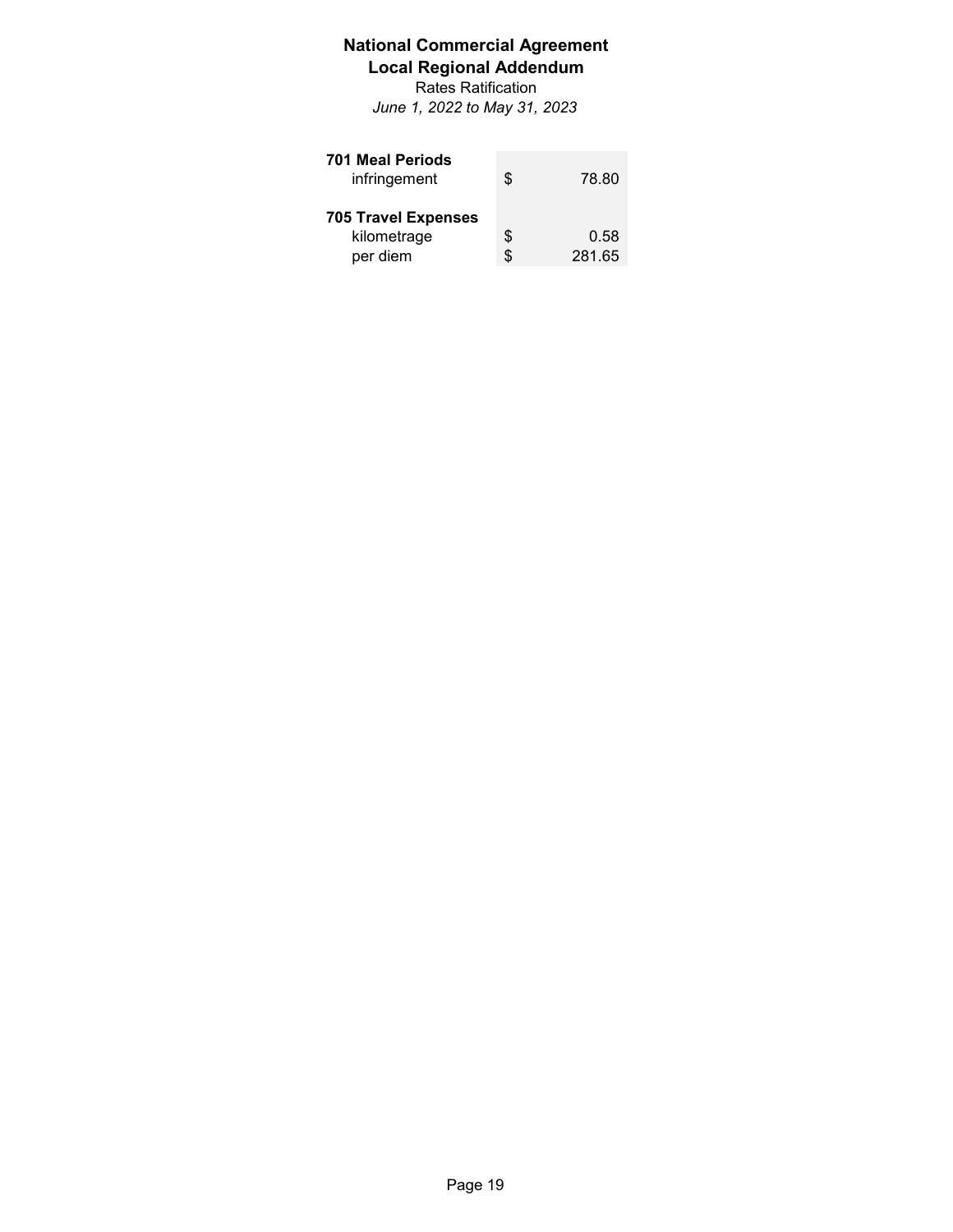# **National Commercial Agreement Local Regional Addendum**

Rates Ratification

| 803 (a) Digital Media Commercials   | <b>Session Fee</b>       |          |          |    |            |  |  |
|-------------------------------------|--------------------------|----------|----------|----|------------|--|--|
|                                     | <b>Regional Category</b> |          |          |    |            |  |  |
| <b>Performance Category</b>         | 1                        | 2        | 3        |    | 4          |  |  |
| 1 Year Use                          |                          |          |          |    |            |  |  |
| Principal/Solo Singer (on-camera)   | \$890.25                 | \$761.35 | \$679.75 |    | \$1,036.20 |  |  |
| Silent-On-Camera                    | \$857.90                 | \$738.05 | \$647.70 |    | \$1,036.20 |  |  |
| Voice-Over/Solo Singer (off-camera) | \$358.20                 | \$319.85 | \$319.85 | \$ | 752.05     |  |  |
| <b>Group Singer</b>                 | \$328.15                 | \$328.15 | \$328.15 | \$ | 328.15     |  |  |
| <b>6 Months Use</b>                 |                          |          |          |    |            |  |  |
| Principal/Solo Singer (on-camera)   | \$498.45                 | \$426.35 | \$380.65 | \$ | 580.30     |  |  |
| Silent-On-Camera                    | \$480.40                 | \$413.30 | \$362.70 | \$ | 580.30     |  |  |
| Voice-Over/Solo Singer (off-camera) | \$197.05                 | \$175.95 | \$175.95 | \$ | 413.60     |  |  |
| <b>Group Singer</b>                 | \$180.45                 | \$180.45 | \$180.45 | \$ | 180.45     |  |  |
| 45 Day Use                          |                          |          |          |    |            |  |  |
| Principal/Solo Singer (on-camera)   | \$302.65                 | \$258.90 | \$231.15 | \$ | 352.30     |  |  |
| Silent-On-Camera                    | \$291.70                 | \$250.90 | \$220.20 | \$ | 352.30     |  |  |
| Voice-Over/Solo Singer (off-camera) | \$121.80                 | \$108.75 | \$108.75 | \$ | 255.70     |  |  |
| <b>Group Singer</b>                 | \$111.60                 | \$111.60 | \$111.60 | \$ | 111.60     |  |  |
| <b>Audio</b>                        |                          |          |          |    |            |  |  |
| Single Voice/Solo Singer            | \$253.65                 | \$174.35 | \$159.55 | \$ | 309.35     |  |  |
| Multiple Voice/Group Singer         | \$197.90                 | \$116.30 | \$106.40 | \$ | 235.10     |  |  |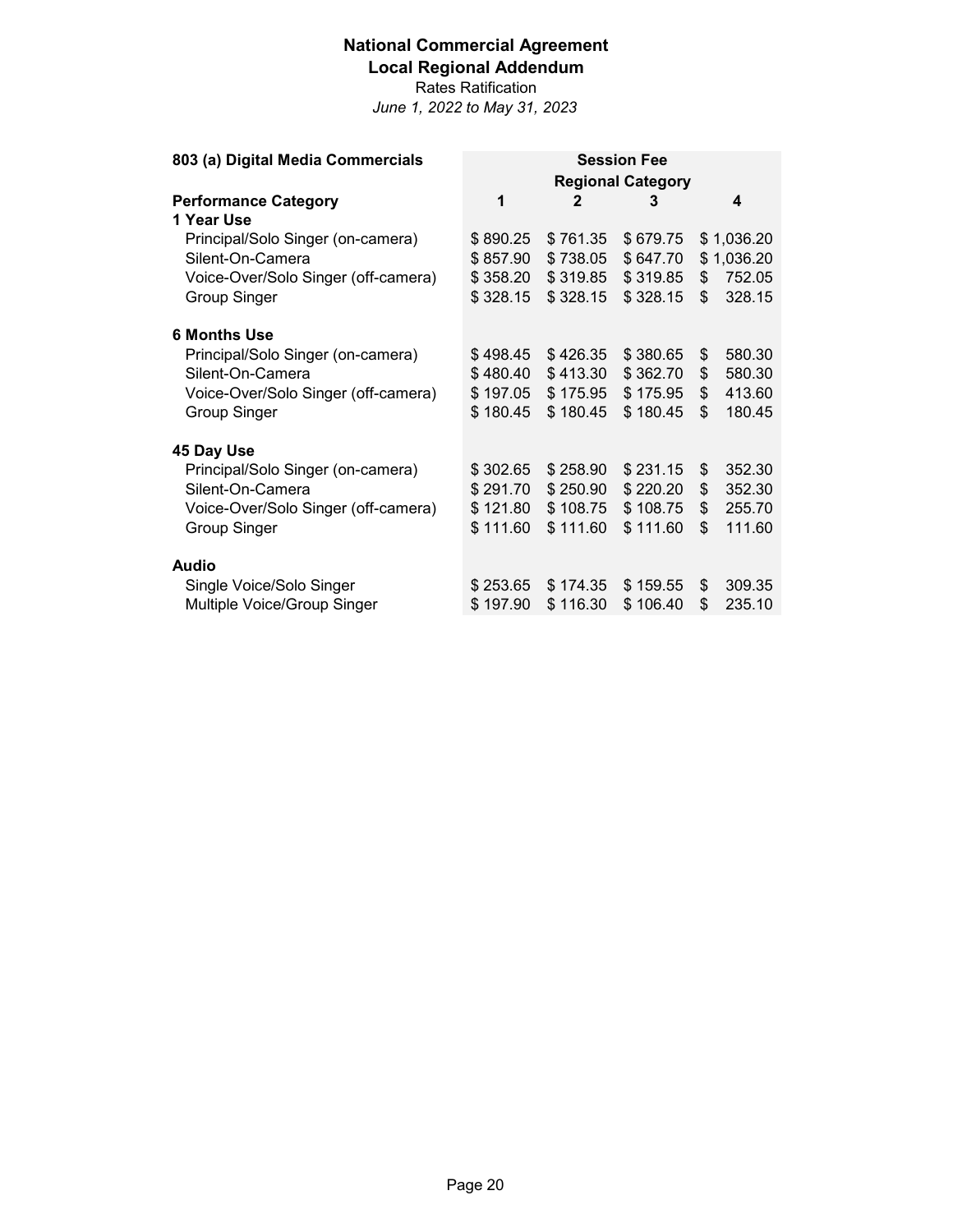#### **National Commercial Agreement Addendum No. 2: National Short-Life Commercials** Rates Ratification

|                                                                                      |                    |                                |    | <b>Hourly Work</b>                     |  |
|--------------------------------------------------------------------------------------|--------------------|--------------------------------|----|----------------------------------------|--|
| 403 Television National Short-Life Session Fee                                       | <b>Session Fee</b> |                                |    |                                        |  |
| Princ/Solo Singer (on-camera)                                                        | \$                 | 851.50                         | \$ | 108.00                                 |  |
| SOC                                                                                  | \$                 | 851.50                         | \$ | 108.00                                 |  |
| VO/Solo Singer (off-camera)                                                          | \$                 | 621.00                         | \$ | 89.50                                  |  |
| Demonstrator                                                                         | \$                 | 851.50                         | \$ | 108.00                                 |  |
| <b>Group Singer</b>                                                                  | \$                 | 269.00                         | \$ | 89.50                                  |  |
| <b>Stunt Performer</b>                                                               | \$                 | 851.50                         | \$ | 108.00                                 |  |
| <b>Stunt Coordinator</b>                                                             | \$                 | 1,136.50                       | \$ | 141.50                                 |  |
| <b>Background Performer</b>                                                          | \$                 | 521.50                         | \$ | 67.00                                  |  |
| Group Background (1 to 30)                                                           | \$                 | 306.00                         | \$ | 37.00                                  |  |
| Group Background (31+)                                                               | \$                 | 127.50                         | \$ | 16.50                                  |  |
| 403 Television National Short-Life Additional                                        |                    | <b>Additional</b>              |    | <b>Overtime</b>                        |  |
| <b>Work time and Overtime</b>                                                        |                    | <b>Work Time</b>               |    | Rate                                   |  |
| Princ/Solo Singer (on-camera)                                                        | \$                 | 140.50                         | \$ | 159.00                                 |  |
| SOC                                                                                  | \$                 | 140.50                         | \$ | 159.00                                 |  |
| VO/Solo Singer (off-camera)                                                          | \$\$\$\$\$         | 112.50                         | \$ | 140.50                                 |  |
| Demonstrator                                                                         |                    | 140.50                         | \$ | 159.00                                 |  |
| <b>Group Singer</b>                                                                  |                    | 112.50                         | \$ | 140.50                                 |  |
| <b>Stunt Performer</b>                                                               |                    | 140.50                         | \$ | 159.00                                 |  |
| <b>Stunt Coordinator</b>                                                             |                    | 172.00                         | \$ | 211.50                                 |  |
| <b>Background Performer</b>                                                          | \$                 | 80.00                          | \$ | 100.50                                 |  |
| Group Background (1 to 30)                                                           | \$                 | 50.00                          | \$ | 57.50                                  |  |
| Group Background (31+)                                                               | \$                 | 21.00                          | \$ | 24.00                                  |  |
| (a) per change                                                                       |                    |                                |    |                                        |  |
| On Camera                                                                            | \$                 | 220.50                         |    |                                        |  |
| Off Camera                                                                           | \$                 | 132.50                         |    |                                        |  |
| (b) session fee (8 hours)                                                            |                    |                                |    |                                        |  |
| On Camera                                                                            | \$                 | 851.50                         |    |                                        |  |
| Off Camera                                                                           | \$                 | 621.00                         |    |                                        |  |
| per change                                                                           |                    |                                |    |                                        |  |
| On Camera                                                                            | \$                 | 220.50                         |    |                                        |  |
| Off Camera                                                                           | \$                 | 132.50                         |    |                                        |  |
|                                                                                      |                    |                                |    |                                        |  |
|                                                                                      |                    | Min. Recall &<br>Preprod. Rhsl |    |                                        |  |
| <b>403 Television National Short-Life Recall</b><br>and Preproduction Rehearsal Fees |                    | <b>Fees</b>                    |    | <b>Hourly Work</b><br><b>Time Rate</b> |  |
| Princ/Solo Singer (on-camera)                                                        |                    | 425.00                         | \$ | 108.00                                 |  |
| SOC                                                                                  | \$<br>\$           | 425.00                         | \$ | 108.00                                 |  |
| VO/Solo Singer (off-camera)                                                          | \$                 | 269.00                         | \$ | 89.50                                  |  |
| Demonstrator                                                                         | \$                 | 425.00                         | \$ | 108.00                                 |  |
| <b>Group Singer</b>                                                                  | \$                 | 178.50                         | \$ | 89.50                                  |  |
| <b>Stunt Performer</b>                                                               | \$                 | 425.00                         | \$ | 108.00                                 |  |
| <b>Stunt Coordinator</b>                                                             | \$                 | 566.50                         | \$ | 141.50                                 |  |
| <b>Background Performer</b>                                                          | \$                 | 261.00                         | \$ | 67.00                                  |  |
| Group Background (1 to 30)                                                           | \$                 | 153.50                         | \$ | 37.00                                  |  |
| Group Background (31+)                                                               | \$                 | 63.00                          | \$ | 16.35                                  |  |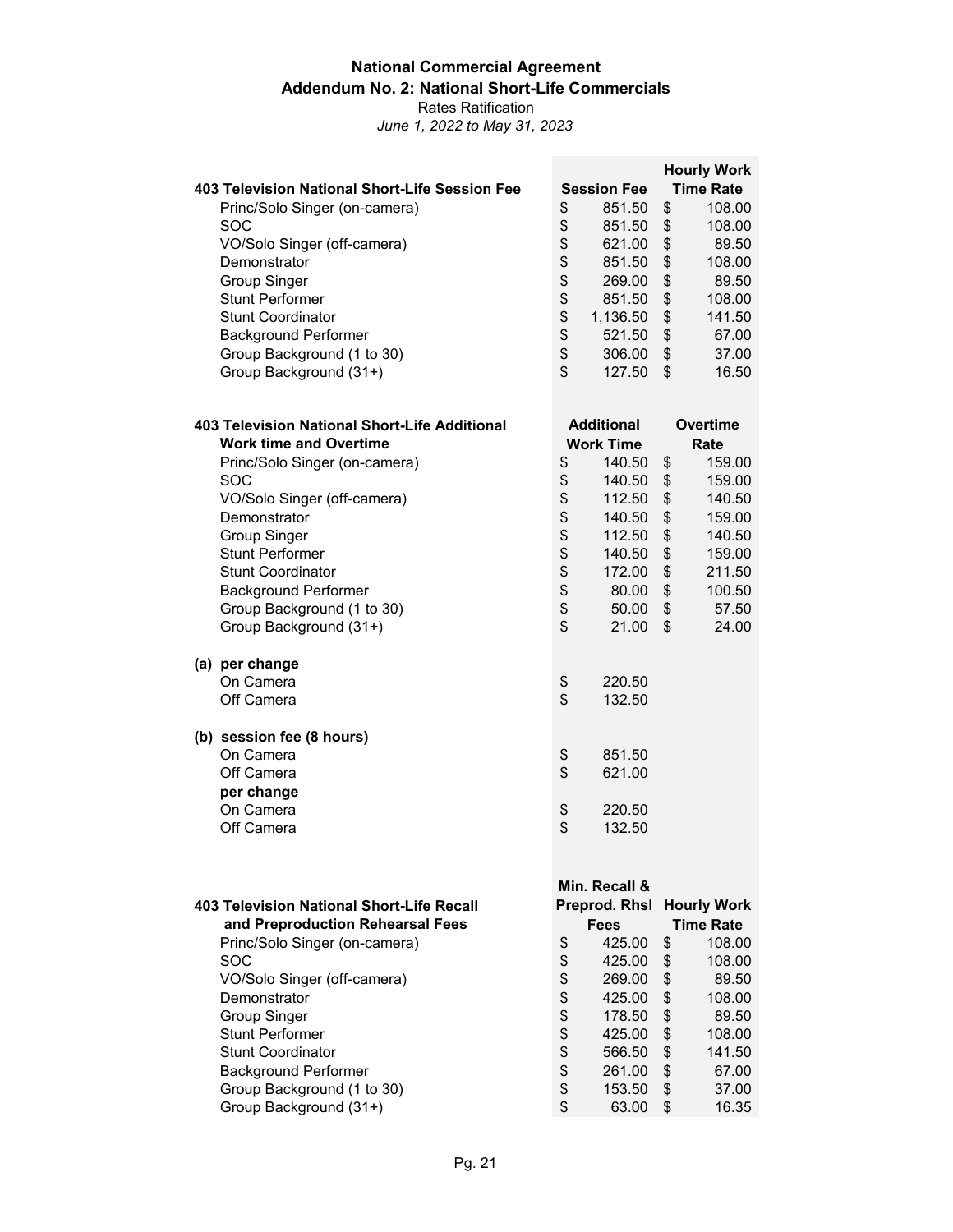#### **National Commercial Agreement Addendum No. 2: National Short-Life Commercials** Rates Ratification *June 1, 2022 to May 31, 2023*

|                                     |           |                              |                         | <b>Session and Use Period</b> |           |           |           |           |  |
|-------------------------------------|-----------|------------------------------|-------------------------|-------------------------------|-----------|-----------|-----------|-----------|--|
|                                     |           | 7 Days                       |                         | 14 Days                       |           | 31 Days   | 45 Days   |           |  |
| 406 Radio Session and Residual Fees | <b>SV</b> | <b>MV</b>                    | <b>SV</b>               | <b>MV</b>                     | <b>SV</b> | <b>MV</b> | <b>SV</b> | <b>MV</b> |  |
| Fee per master                      | \$169.25  | \$125.75                     | \$222.00                | \$167.75                      | \$254.75  | \$190.75  | \$287.75  | \$215.25  |  |
| Min. Guarantee per session          | \$338.75  | \$254.50                     | \$447.00                | \$334.50                      | \$507.50  | \$381.75  | \$575.00  | \$432.00  |  |
| (a) Fee per Change                  | \$66.00   |                              |                         |                               |           |           |           |           |  |
|                                     |           |                              |                         |                               |           |           |           |           |  |
| (c) Sole Purpose of Making Changes  |           | <b>Master Commercial Use</b> |                         |                               |           |           |           |           |  |
|                                     | 7 Days    |                              | 14 Days 31 Days 45 Days |                               |           |           |           |           |  |
| Per Change                          | \$66.00   | \$66.00                      | \$66.00                 | \$66.00                       |           |           |           |           |  |
| Minimum Guarantee                   | \$338.75  | \$447.00                     | \$507.50                | \$575.00                      |           |           |           |           |  |
|                                     |           |                              |                         |                               |           |           |           |           |  |
| (e) Short-Life Radio Recall Fees    |           | 7 Days                       |                         | 14 Days                       | 31 Days   |           | 45 Days   |           |  |
|                                     | <b>SV</b> | <b>MV</b>                    | <b>SV</b>               | <b>MV</b>                     | <b>SV</b> | MV        | <b>SV</b> | ΜV        |  |
| <b>Recall Fee</b>                   | \$169.25  | \$125.75                     | \$222.00                | \$167.75                      | \$254.75  | \$190.75  | \$287.75  | \$215.25  |  |

Additional Work Time  $$34.25$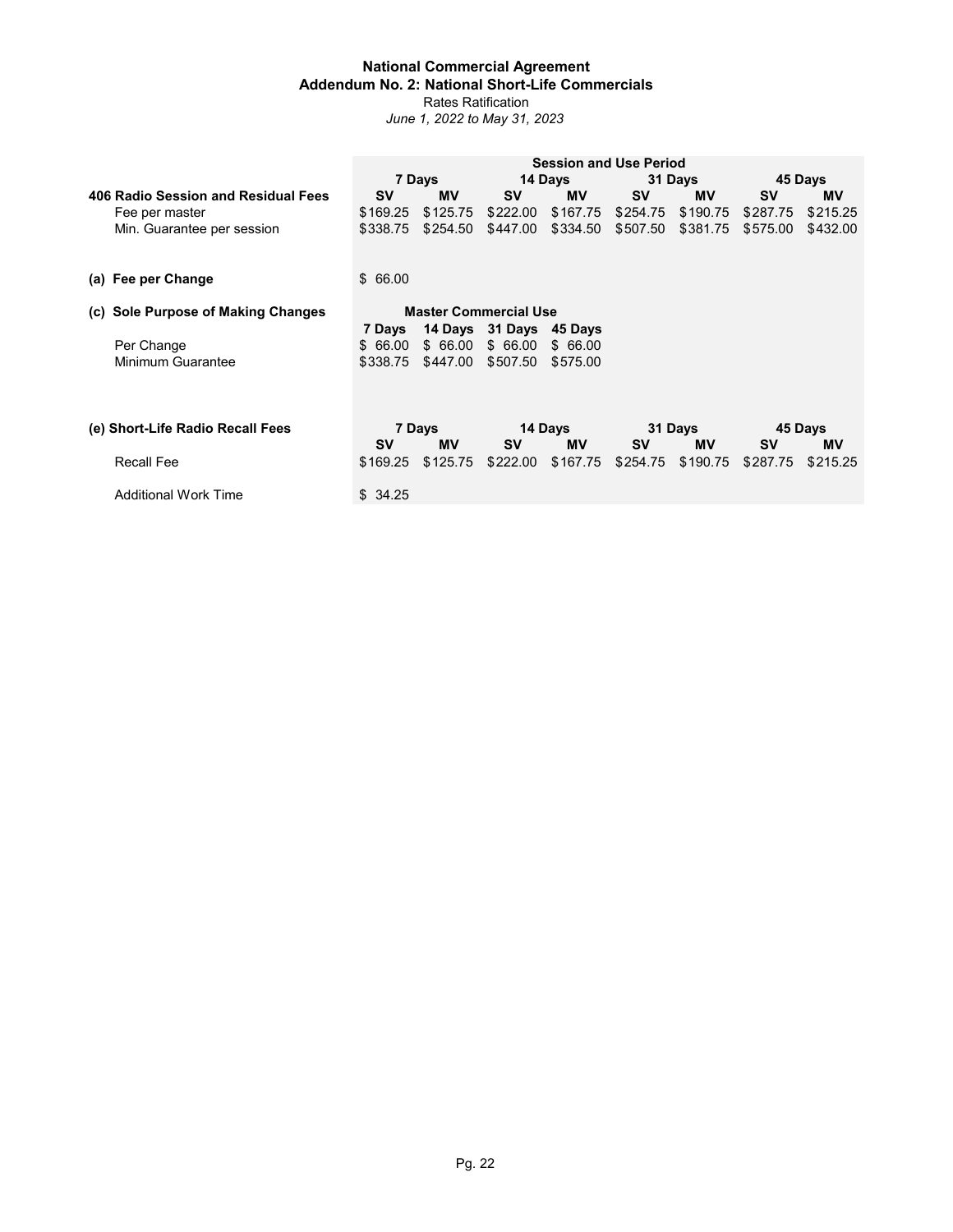### **Addendum No. 3: Infomercials**

Rates Ratification

*June 1, 2022 to May 31, 2023*

## **Addendum No. 3 Infomercials**

**Television**

**(b) Compensation**

|                                     | <b>Principal</b>              |            |        |
|-------------------------------------|-------------------------------|------------|--------|
| <b>Residual Categories</b>          | Performers, etc. Actors, etc. |            |        |
| first day of work (8 hrs)           | \$<br>1,169.50                | \$         | 753.50 |
| each additional day of work (8 hrs) | \$<br>836.00                  | $\cdot$ \$ | 585.25 |
| Hourly Work Time Rate               | \$<br>106.00                  |            |        |
| Hours beyond 9                      | \$<br>146.25                  |            |        |

| <b>Non-Residual Categories</b> |    | 8 Hours of Work |     | 4 Hours of<br>Work |      | <b>Hourly Work</b><br><b>Time Rate</b> |      | Overtime<br>Rate |
|--------------------------------|----|-----------------|-----|--------------------|------|----------------------------------------|------|------------------|
| <b>Stunt Coordinator</b>       | S  | 1.087.25        |     |                    | \$   | 142.75                                 | - \$ | 167.50           |
| Demonstrator                   | \$ | 836.00          |     |                    | \$.  | 106.00                                 | - \$ | 146.25           |
| <b>Background Performer</b>    | \$ | 502.25          | \$. | 249.75             | - \$ | 65.50                                  | - \$ | 67.75            |
| Group Background Perf.         | \$ | 334.25          | \$. | 167.50             | - \$ | 40.75                                  | - \$ | 49.75            |

| <b>Prepaid Use for Residual Categories</b> | <b>Principal</b><br>Performers, etc. Actors, etc. |                                  |          |        |
|--------------------------------------------|---------------------------------------------------|----------------------------------|----------|--------|
| per annum<br>per 13 week cycle             | S.<br>\$                                          | 2,508.50 \$ 2,005.00<br>1.004.00 | <b>S</b> | 836.00 |

### **Radio**

**(d)**

|    | Single<br><b>Voice</b> | <b>Multiple</b><br><b>Voices</b> |        |  |  |
|----|------------------------|----------------------------------|--------|--|--|
| \$ | 738.25                 | - SS                             | 573.75 |  |  |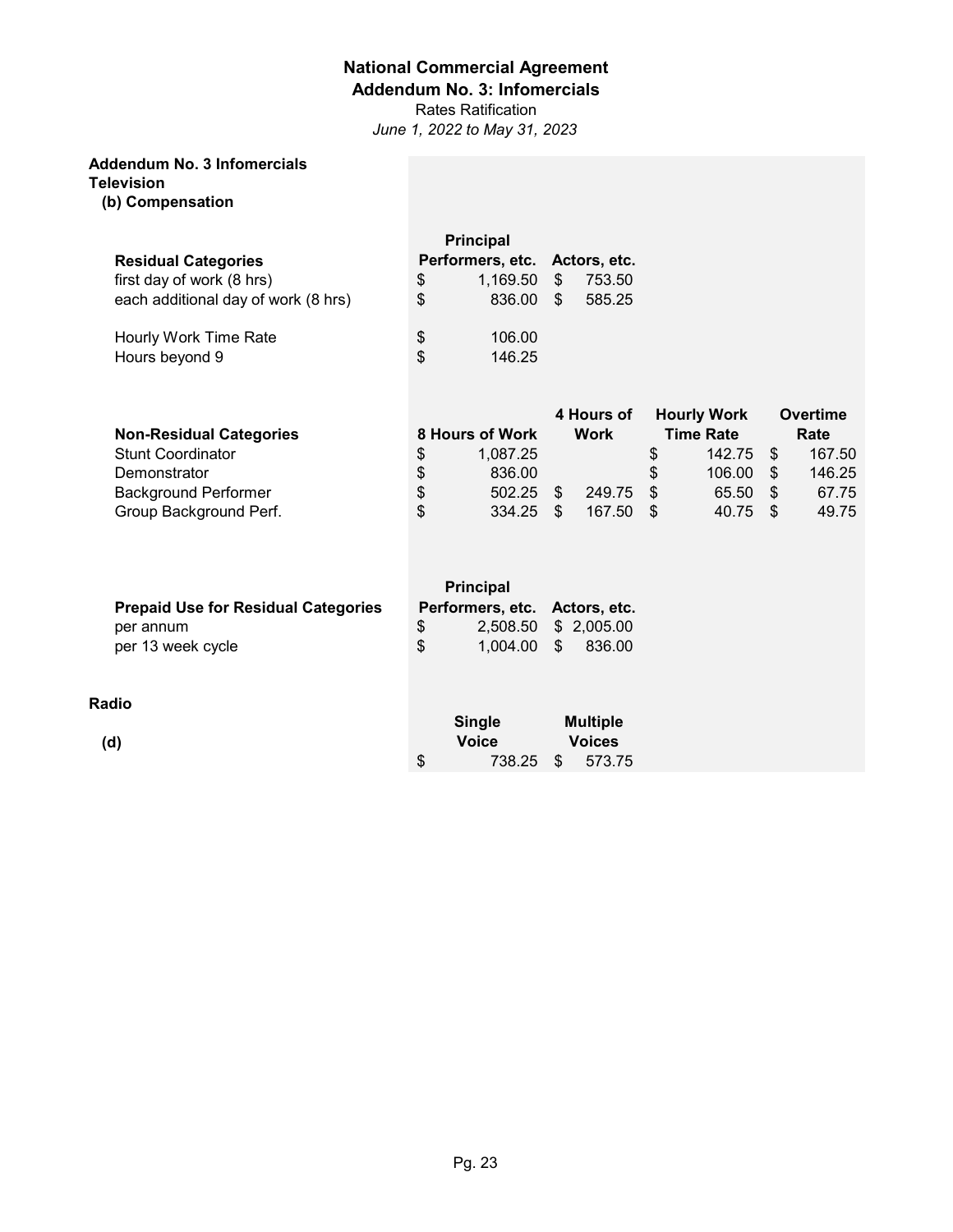## **National Commercial Agreement Side Letter No. 7 ACTRA Online Opportunity Pilot Project** Rates Ratification June 1, 2022 to May 31, 2023

| РP                  | S   | 1,000.00 |
|---------------------|-----|----------|
| <b>SOC</b>          | S   | 1,000.00 |
| VO                  | S   | 700.00   |
| Demonstrator        | \$. | 350.00   |
| <b>Group Singer</b> | S.  | 300.00   |
| Background          | S   | 288.00   |
| Group Background    |     | 143.00   |